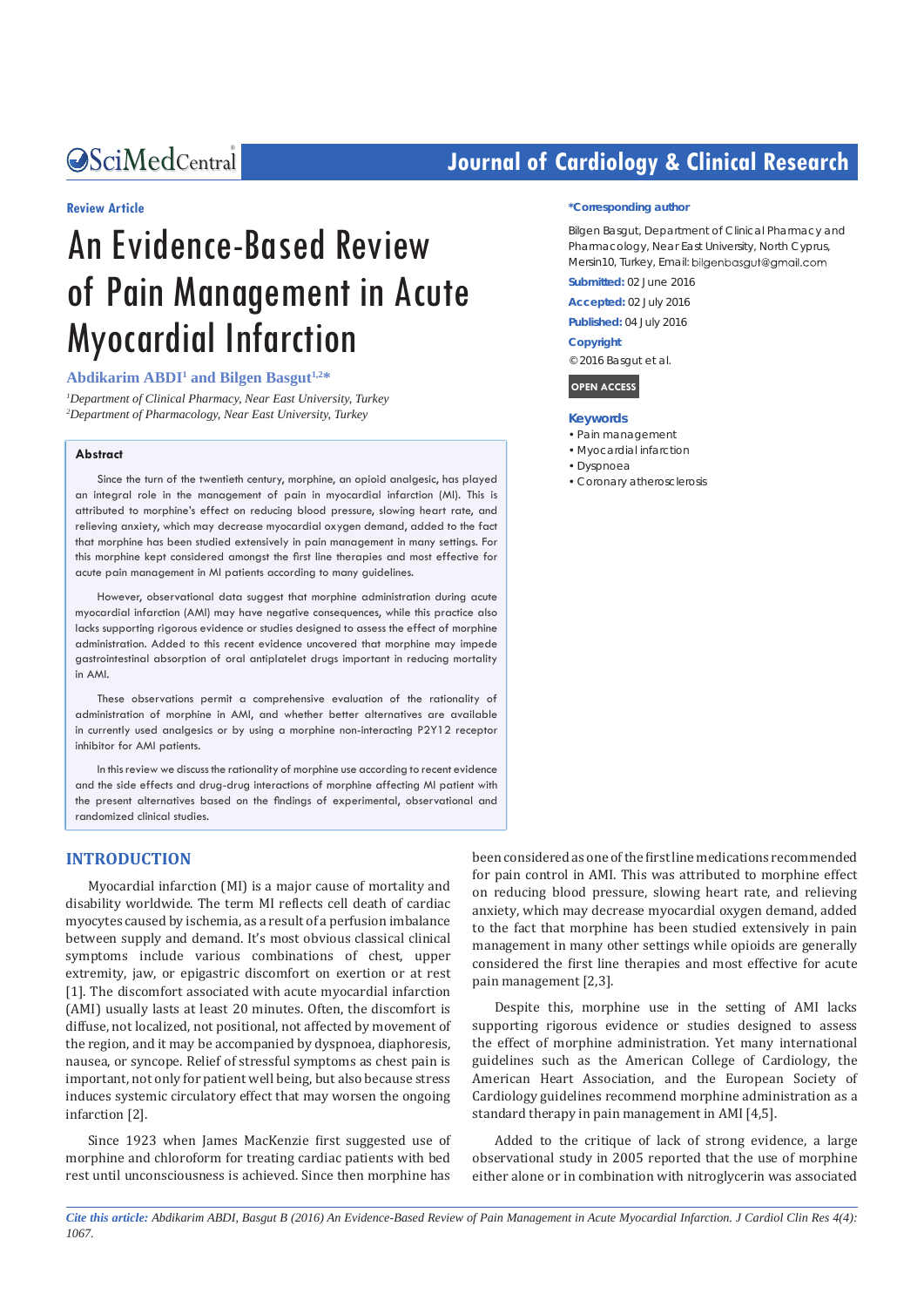with higher mortality than nitroglycerin alone, whereas new studies and trials may further explain this by associating morphine use with attenuation of action of oral antiplatelet medications [6,7].

These observations permit a comprehensive evaluation of the rationality of administration of morphine in AMI, how it impacts MI treatment and reperfusion therapy success, and whether better alternatives exist for managing pain in AMI patients, which warrant rigorously designed studies.

#### **Ischemic pain of acute myocardial infarction**

MI is defined as myocardial cell death due to prolonged ischemia. Coronary atherosclerosis is a chronic disease with stable and unstable periods. During unstable periods with activated inflammation in the vascular wall, patients may develop MI. The mechanism of MI often involves a complete blockage of a coronary artery or more caused by a rupture of an atherosclerotic plaque or less commonly due to coronary artery spasms.

Due to the myocardial cell death or ischemia, MI is most commonly accompanied by chest pain, tightness or discomfort which may radiate to shoulders, arms, back, neck, or jaw. This pain together with blood flow abnormalities, induce a massive surge of catecholamine release from the sympathetic nervous system leading to systemic circulatory effects such as an increase in blood pressure, heart rate, and stroke volume. As a result these changes may adversely further influence the balance between myocardial metabolic requirement and supply and further result in infarct extension [8,9].

The amount of myocardium that undergoes necrosis in MI is an important predictor of morbidity and mortality. The infarction does not occur instantaneously, it first develops in the subendocardium and progresses as a wave-front of necrosis from subendocardium to subepicardium over the course of several hours. Transient coronary occlusion may cause only subendocardial necrosis, whereas persistent occlusion eventually leads to transmural necrosis. The goal of acute coronary interventions generally is to interrupt this wave-front and limit myocardial necrosis [10].

Restoration of arterial blood flow remains the only way to salvage ischemic myocytes permanently, by either thrombolytic enzymes or percutaneous coronary intervention (PCI) or by Coronary artery bypass grafting (CABG), in addition to the following interventions that can delay ischemic injury which include oxygen, nitroglycerine, thrombolytic agents, β-blockers, and pain management [9,10].

#### **Concerns around morphine use**

Beside the effectiveness of morphine in management of pain and its clinical use to relieve chest pain in AMI; a practice first documented back in 1912, and since then been the ultimate practice supported with major therapy guidelines till today [11]. However strong criticisms to its use exist.

To start with, there have never been any randomized, controlled, clinical trials or large scale observations evaluating and supporting the efficacy or safety of morphine for use in ACS

**2/11** J Cardiol Clin Res 4(4): 1067 (2016)

while many guideline recommendations were not based upon randomized clinical trials but only upon expert opinion which is considered to be "poor" form of evidence.

Secondly morphine known side effects such as hypotension, bradycardia and respiratory depression, may result in deleterious outcomes in high doses especially in AMI patients who might lack the coronary reserve required to withstand the stresses of hypotension and hypoxemia [12-17].

The CRUSADE registry which is a retrospective, observational study of 57 000 patients in which a total of 17,003 patients (29.8%) received morphine within 24 hours of presentation, revealed that administration of morphine either alone or in combination with nitroglycerin was associated with higher mortality for patients presenting with non-ST-segment elevation myocardial infarction (NSTEMI) [6].

This analysis raised concerns regarding the safety of using morphine in patients with NSTEMI and emphasized on the need for randomized trials.

This outcome of morphine administration could be due to morphine effect of blunting the severity of angina without actually ameliorating the underlying pathophysiologic cause of chest pain (i.e., coronary hypoperfusion) or due to morphine effect on oral antiplatelet drugs absorption as shown in later studies [6]

In contrast a second observational study was carried, aiming to assess the potential clinical impact of pre-hospital morphine administration in ST-elevation myocardial infarction (STEMI) patients from a nationwide French registry. 4,169 patients with AMI were included 19% of them received morphine during prehospital management, and the study concluded that pre-hospital morphine use was not associated with an increase of in-hospital complication and one-year mortality; and, could be more used as recommended in the guidelines. [18].

In animal studies, morphine has been demonstrated quite conclusively to increase myocardial infarction size as reported by Markiewicz W. et al., 1982 [19] while contradictory to these results, several other studies found morphine and particularly selective delta receptor's opioid agonists to show powerful cardioprotective effects in numerous animal models and man where in low doses it triggers a powerful endogenous system that leads to a marked reduction in infarct size, called the phenomenon of ischemic preconditioning [20,21].

So to develop a clear cause effect relationship, randomized controlled clinical trials are necessary and warranted. As recent trials uncovered a very important effect associated with morphine use in MI that was not been noticed for the last decades (Table 1).

Recently in 2013 Parodi and his colleagues while studying prasugrel and ticagrelor loading doses in STEMI patients observed that the onset of action of prasugrel and ticagrelor was delayed by co-administration of morphine as a result of a drugto-drug interaction (DDI) [22-24].

Later in the ATLANTIC study, in-ambulance administration of ticagrelor in patients with STEMI transferred for primary PCI, improved coronary reperfusion only in those patient groups who did not receive morphine. [25].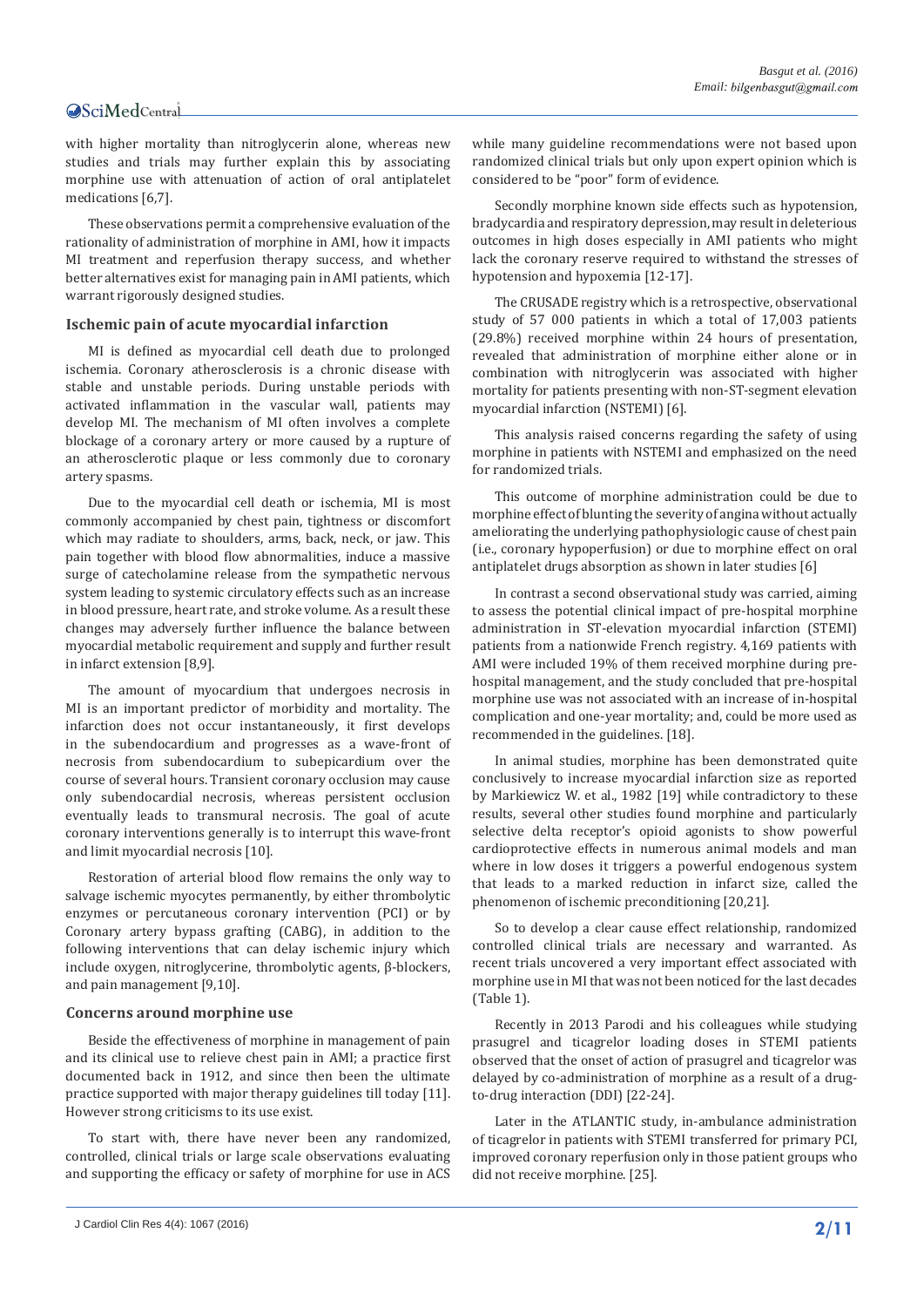| Table 1: Studies regarding outcomes of morphine administration in AMI. |                                                                                                                                                                                                                                                  |                                                                        |                                                                                                                                                                                                         |                                         |                                                                                                                                |  |  |
|------------------------------------------------------------------------|--------------------------------------------------------------------------------------------------------------------------------------------------------------------------------------------------------------------------------------------------|------------------------------------------------------------------------|---------------------------------------------------------------------------------------------------------------------------------------------------------------------------------------------------------|-----------------------------------------|--------------------------------------------------------------------------------------------------------------------------------|--|--|
| Authors / year                                                         | <b>Study name</b>                                                                                                                                                                                                                                | <b>Study Design</b>                                                    | <b>Study Aim</b>                                                                                                                                                                                        | Population                              | <b>Results</b>                                                                                                                 |  |  |
| Thomas.<br>Michael, et al;<br>1965 [12]                                | Haemodynamic effects of mor-<br>phine in patients with acute myo-<br>cardial infarction                                                                                                                                                          | Prospective clinical<br>trail                                          | Haemodynamic effects of<br>morphine in patients with<br>acute myocardial infarction                                                                                                                     | $N=13$ AMI pa-<br>tients                | Morphine associated<br>with haemodynamic<br>instability such as hypo-<br>tension, bradycardia and<br>respiratory depression.   |  |  |
| Meine, Trip J., et<br>al; 2005 [6]                                     | "Association of intravenous mor-<br>phine use and outcomes in acute<br>coronary syndromes: results from enrolling patients<br>the CRUSADE Quality Improve-<br>ment Initiative."                                                                  | retrospective, ob-<br>servational registry                             | evaluate the use of morphine<br>within the first 24 hours after NSTEMI<br>presentation in patients                                                                                                      | N=57039                                 | Morphine associated<br>with negative impact on<br>mortality and clinical<br>outcome.                                           |  |  |
| Iakobishvili Z,<br>et al; 2010 [83]                                    | <b>Effect of Narcotic Treatment on</b><br>Outcomes of Acute Coronary Syn-<br>dromes: (ACSIS) 2008 database                                                                                                                                       | Retrospective, ob-<br>servational<br>registry, focused on<br>morphine. | Evaluation of the effect of<br>prehospital and in-hospital IV $n = 993$ NSTEMI<br>narcotics use on the in-hos-<br>pital and 30-day outcomes<br>among consecutive patients<br>with various types of ACS. | $n = 765$ STEMI                         | Neutral regarding clinical<br>outcome                                                                                          |  |  |
| Puymirat,<br>Etienne, et al;<br>2015 [18]                              | Correlates of pre-hospital mor-<br>phine use in ST-elevation myo-<br>cardial infarction patients and its<br>association with in-hospital out-<br>comes and long-term mortality:<br>the FAST-MI (French Registry of<br>STEMI & NSTEMI) programme. | retrospective, obser-<br>vational registry                             | the potential clinical impact<br>of pre-hospital morphine<br>administration in STEMI<br>patients                                                                                                        | $N = 4,169$<br>19% (792) on<br>morphine | Pre-hospital morphine<br>use was not associated<br>with an increase of in-<br>hospital complication<br>and one-year mortality. |  |  |
| De Waha, Su-<br>zanne, et al.;<br>2015 [27]                            | Intravenous morphine adminis-<br>tration and reperfusion success<br>in ST-elevation myocardial infarc-<br>tion: insights from cardiac mag-<br>netic resonance imaging.                                                                           | Observational, fo-<br>cused<br>on morphine.                            | To analyze the impact of IV<br>morphine on ischemic<br>injury and salvaged myocar-<br>dium assessed by cardiac<br>magnetic resonance imaging<br>in patients with STEMI<br>reperfused by PPCI.           | $n = 276$ STEMI                         | Suspected negative im-<br>pact on clinical surrogate<br>end-point.                                                             |  |  |

The first randomized, double-blind, placebo-controlled, cross-over trial was carried in 2014 by Eva-Luise Hobl and her colleagues to examine the possible drug–drug interactions between clopidogrel and morphine. They found that morphine delays clopidogrel absorption, decreases plasma levels of clopidogrel active metabolite, and retards and diminishes its effects, which may lead to treatment failure in susceptible individuals [7].

Further in a second trial, the IMPRESSION trial was performed in 70 patients (35 in each study group) in a single-centre. The study also found that morphine delays and attenuates ticagrelor exposure and action in patients with MI [26].

Other researchers also recently found that IV morphine administration prior to PCI to be independently associated with suboptimal reperfusion success after PCI in patients with STEMI [27].

### **Mechanisms and hypothesis behind morphine associated negative outcomes**

In patients with MI, a number of medications of importance in terms of mortality and morbidity are usually administered all together, thereby raising the potential risk for drug-to-drug interaction. As our knowledge of the morphine–antiplatelet interaction has increased significantly over the last 3 years, recent evidence may explain morphines administration associated negative outcomes in AMI patients [6,28].

Drug interactions can occur due to pharmacokinetic interactions including rate of absorption, metabolic pathways, drug transport through membranes and protein binding. While opioids provide highly effective pain relief, the therapeutic activity of opioids is compromised by their gastrointestinal adverse profıle. Opioids slow gastrointestinal tract motility and decrease intestinal secretions both by a central nervous systemmediated effect and an effect on the peripheral opioid receptors in the GI tract. As this may induce also nausea and vomiting; a well-known opioid-induced effects, it is also hypothesized that low doses of opioids activate mu opioid receptors in the chemoreceptor trigger zone (CTZ), thereby stimulating further vomiting [29].

Opioid-induced bowel dysfunction is also another adverse effect, which inturn reduce or delay absorption and decrease peak plasma drug concentration levels (i.e.  $C_{\text{max}}$ ) of other orally administered drugs [30].

Opioids such as methadone were early reported to affect absorbtion of antiviral drugs as an example, by increasing their exposure to inactivating gastric acids and by this decreasing their bioavailability [7]. In the case of morphine in AMI, as reported by Eva-Luise Hobl and her colleagues, morphine injection delayed maximal plasma concentrations of clopidogrel  $(T_{\text{max}}: 105 \text{ vs. } 83)$ min,  $p = 0.025$ ) and reduced both the Cmax of clopidogrel active metabolite (from 171 to 113 ng/ml,  $p = 0.025$ ) and the total exposure as measured by the  $AUC_{0-n}$  by 34% (16,840 vs. 11,103 ng  $x h/ml$ ,  $p = 0.001$ ). As a result morphine administration delayed clopidogrel absorption ( $p = 0.025$ ) and delayed the maximal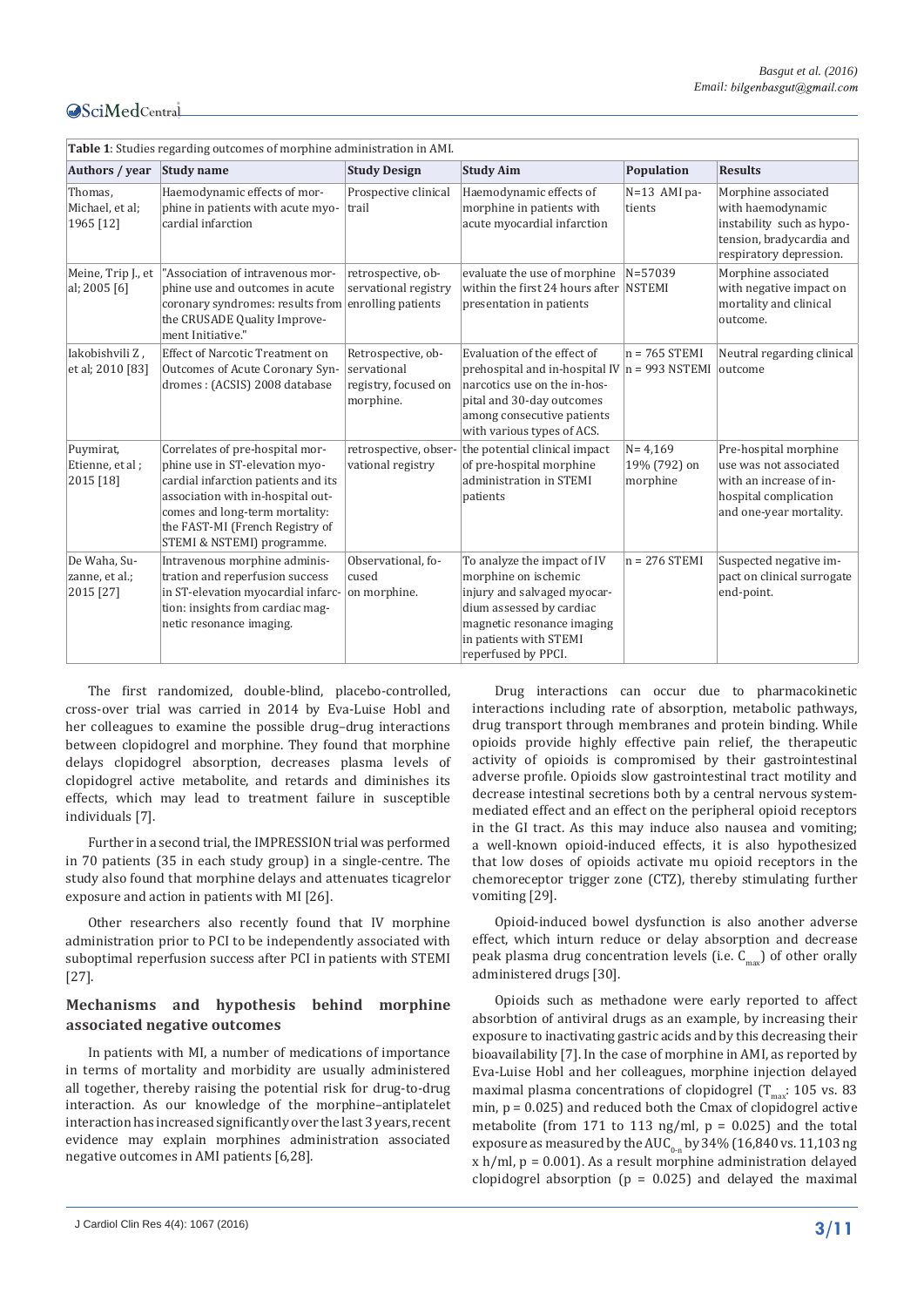inhibition of platelet aggregation on average by 2 h ( $n = 24$ ; p < 0.001). Residual platelet aggregation was higher 1 to 4 h after morphine injection ( $n = 24$ ;  $p < 0.005$ ). Furthermore, morphine delayed the inhibition of platelet plug formation under high shear rates(P2Y-Innovance;  $n = 21$ ;  $p < 0.004$ ) and abolished the 3-fold prolongation in collagen adenosine diphosphate induced closure times seen in extensive and rapid metabolizers (n = 16;  $p = 0.001$  [26].

Meanwhile Jacek Kubica et al reported from the IMPRESSION trial that morphine also delay and attenuate ticagrelor exposure and action in patients with MI by 36% decrease in exposure (AUC(0 - 12): 6307 vs. 9791 ng h/mL;  $P = 0.003$ ), and 37% (AUC(0 – 12): 1503 vs. 2388 ng h/mL;  $P = 0.008$ ), respectively, with a concomitant delay in maximal plasma concentration of ticagrelor  $(4 \text{ vs. } 2 \text{ h}; P = 0.004)$   $[24,26]$ .

Multiple regression analysis of the IMPRESSION trial showed that lower  $AUC(0 - 12)$  values for ticagrelor were independently associated with the administration of morphine  $(P = 0.004)$  and the presence of STEMI ( $P = 0.014$ ). While All three methods of platelet reactivity assessment carried in this study showed a stronger antiplatelet effect in the placebo group and a greater prevalence of high platelet reactivity in patients receiving morphine. Morphine was also concluded not to affect conversion of ticagrelor to its active metabolite in AMI patients [26].

These effects of morphine on plazma concentration levels of oral antiplatlet medications are hypothetically attributed to decreased concentrations of the parent compound, probably resulting from morphine-induced impaired gastric emptying, lower intestinal motility and higher incidence of vomiting [28].

It is also hypothesized that patients who received morphine might be subjects at higher risk of negative outcomes. Thus, it is possible that in sicker patients, haemodynamic derangement, adrenergic activation, and systemic vasoconstriction with the reduction of blood volume to the abdomen may contribute to the delayed drug adsorption and to the reduced platelet inhibition. But the same morphine effect was also reported from the IMPRESSION trial in healthy subjects [26].

Potent P2Y12-inhibitors (prasugrel and ticagrelor) were hypothesized to provide an effective alternative to clopidogrel when morphine is given, but in a later multicentre study the drugto-drug interaction between morphine and antiplatelet agents was observed in 300 STEMI patients undergoing PCI recieving either prasugrel and ticagrelor. This association persisted even after excluding patients who vomitted [31].

Cortisol, or hydrocortisone, is a steroid hormone (glucocorticoid) that is vital to the endocrine system released by the adrenal cortex to combat stress, opioid are well known for their effect of inducing cortisol deficiency which may advance to episodes of Addisonian crises [32]. Symptoms include gastrointestinal effects, extreme weakness, mental confusion, darkening of the skin, dizziness. nausea or abdominal pain, vomiting and fever, though all dont appear spontaineosly. A single 5-mg intravenous dose of morphine sulfate quickly paralyzes cortisol production in opioid-naive men and women, with a drop of more than 75% from baseline within

3 hours [33,34]. A meta-analysis of 11 trials (2,646 patients) suggests a possible mortality decrease with corticosteroids. Additional studies examining the effectiveness of replacement corticosteroids, perhaps beginning concurrently with morphine administration in patients with AMIs,are also warranted [35].

Other mechanisms that may result in the negative outcomes associated with morphine administration in AMI, include decrease in myocardial oxygen delivery, decrease of arterial oxygenation, increase in arterial carbon dioxide, and perhaps even cerebral hypoperfusion [36].

#### **Suggested alternatives for analgesia in acute MI**

Oral antiplatelet agents are the mainstay of pharmacological treatment in patients with MI, while 30 % of these patients are co-prescribed morphine which affects the absorption of the first. Thus its of importance to review guidelines and further charectorize and develop strategies to overcome this interaction which could lead to treatment failure in susceptible patients.

In the following paragraphs we address the possible alternatives and management of morphine antiplatelet interaction [37,38].

#### **Non-steroidal antiinflammatory drugs (NSAIDs)**

Ketorolac and indoprofen were amongst the earliest Non steriodal Antiinflammatory drugs (NSAIDs) analgesics suggesting for pain management in MI [39,40]. NSAIDs are a group of agents widely used for their anti-inflammatory, antipyretics, and analgesics. Their maın mechanism of action is to inhibit a class of enzymes known as cyclooxygenases (COX-1 & COX-2). According to the isoenzyme they preferentially block, traditionally, they are devided into COX-1 inhibitors which are very few with aspirin the most commonly used, COX-2 inhibitors which include rofecoxib, celecoxib, valdecoxib, parecoxib, etoricoxib, and lumaricoxib, and non selective NSAIDs, which inhibit both COX-1 and COX-2 indiscriminately, and include diclofenac, naproxen, ibuprofen, indomethacin, and piroxicam [41-44].

NSAIDs offer effective pain relief for the most common forms of pain both acute and chronic ones, and are thus widely used for relief of pain for a wide range of medical conditions (44), but despite their widespread use, the US Food and Drug Administration (FDA) in July 2015 strengthened warnings about the risk of heart attack and stroke associated with nonsteroidal antiinflammatory drugs (NSAIDs) [45]. The relationship between NSAID use and cardiovascular events has long been subject to numerous observational studies, clinical trials and metaanalyses, with sometimes ambiguous conclusions [46,47].

The increased risk for cardiovascular events was first demonstrated for COX-2 inhibitors but later found also associated with most NSAIDs. A meta-analysis in 2006, of 138 randomized trials was done in comparing the risk of vascular events of COX-2 inhibitors and traditional NSAIDs on 145,373 enrolled patients. The analysis found COX-2 inhibitors as well as high-dose diclofenac and ibuprofen to be associated with a higher risk of vascular events, mainly MI, in contrast to high-dose naproxen [48].

**<sup>4/11</sup>** J Cardiol Clin Res 4(4): 1067 (2016)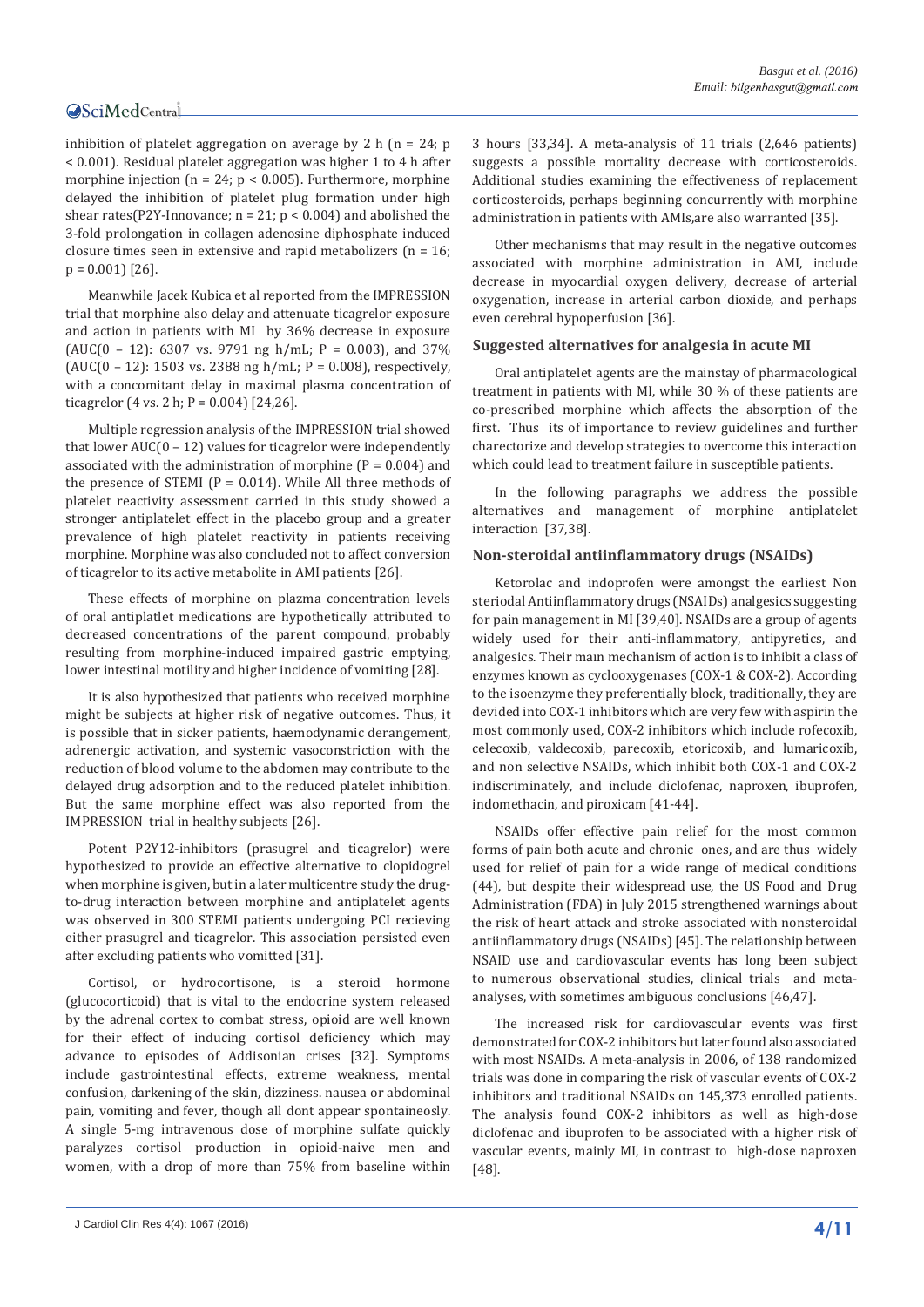In a systematic review of community-based controlled observational studies published 2011, the aim was to provide estimates of the comparative risks with individual NSAIDs at typical doses. The review included data from 21 cohort studies with 2.7 million exposed individuals and 30 case–controls, with a total of 184,946 cardiovascular events. The highest overall cardiovascular risks were seen with rofecoxib and diclofenac, while the lowest with low dose ibuprofen and naproxen [49]. Naproxen was reported also from a meta-analysis of 31 large-scale randomized trials, to be least harmful compared to other NSAIDs and not being associated with MI or cardiovascular death [50].

A large LANCET published meta-analysis came by in 2013, aimed to characterize vascular and gastrointestinal effects of NSAIDs, particularly in patients at increased risk of vascular disease. The review concluded that the vascular risks of highdose diclofenac, and possibly ibuprofen, were comparable to COX-2 inhibitors, whereas high-dose naproxen was associated with less vascular risk than other NSAIDs [51,52].

Its thought that NSAIDs increased cardiovascular risk is due to either "platelet COX-1 to endothelial COX-2 inhibition imbalance", or to chronic renal COX-2 inhibition resulting in hypertension, or both together. In the first case risk would be immediate, in the second it would be time-dependent.

Also naproxen, ibuprofen and other NSAIDs may inhibit the cardioprotection of aspirin when administered in close time proximity with it. Bleeding is a concern too, coadministration of antithrombotic treatments with all types of NSAIDs (except aspirin) has been shown to increase the bleeding risk in patients with MI [53,54].

Though the time course of the risk has not been clearly elucidated, with arguments for an association with prolonged duration of use only. Few evidence suggest NSAIDs to be considered relatively safe drugs when prescribed at the most effective dose and for the shortest duration of time, which was defined to be 10 days or fewer in some studies, while others studies indicate constant risk with also short term use of NSAIDs [47,51].

For this though it may sound reasonable out of all NSAIDs to evaluate short term naproxen (the least risky NSAID) compared to narcotics for acute analgesia in MI patients, as some NSAIDS shown to give better pain relief than morphine [46,47]. The FDA Advisory Committee went to that current data does not support the conclusion that naproxen has a lower risk of thrombotic events than other NSAIDs; and that there is no latency period for the risk of cardiovascular thrombotic events is associated with NSAID use [46].

Hence NSAIDs though being effective analgesic agents, their use is attenuated due to their associated cardiovascular events risk and thus cannot be considered as alternatives for opioids till new supporting evidence emerges, while The only NSAID drug that should be given to such a patient before ACS has been definitely ruled out is aspirin [55].

#### **Five alternative strategies for analgesia in AMI**

**IV nitrates and Beta-blockers:** As Ischemia being the main

etiology behind chest pain in AMI, reperfusion therapy in STEMI and high risk NSTEMI patients is the most important component of treatment, which strongly influences short- and long-term patient outcomes.

In mild NSTEMI patients, immediate relief of ischemia and prevention of recurrent MI and death is achieved with proper antianginal, antiplatelet, and anticoagulant therapy. Of these nitrates and beta-blockers (BBs) achieve a rapid reduction of pain intensity [56,57].

It is reasonable to administer intravenous BBs at the time of presentation to patients with STEMI who are hypertensive or have an ongoing ischemia and no contraindications to beta blockers use [5]. Early intravenous metoprolol followed by highdose oral therapy had a neutral effect on the combined endpoint of death, recurrent MI, or cardiac arrest. There were lower rates of recurrent MI and ventricular fibrillation (VF) in the treated groups, but with a significantly higher rate of cardiogenic shock with metoprolol, especially on days 0 and 1 [5].

A Meta-analysis of randomized trials enrolling at least 100 patients was carried to evaluate BBs use in MI. Sixty trials with 102,003 patients were eligible, BBs reduced mortality in studies carried before widely adopting the reperfusion therapy, but not in the reperfusion era. In contemporary practice of treatment of MI, BBs have no mortality benefit but reduce recurrent MI and angina (short-term) at the expense of increase in heart failure, cardiogenic shock and drug discontinuation. Current guidelines recommend as a class 2 recommendations to administer intravenous BBs at the time of presentation to patients with STEMI and no contraindications to their use who are hypertensive or have ongoing ischemia [5].

Nitrates are recommended for the relief of chest pain in both AHA and ESC guidelines. They work by reducing LV preload and increasing coronary blood flow which results in a decrease in myocardial oxygen consumption and thus relief the symptoms of ischemia. But in clinical practice it doesnot affect the myocardial injury unless a significant vasospasm is present [5,56].

Guidelines reccommendations are mainly attributed to preperfusion era trials which reported some beneficial effect on mortality [58]. Also a retrospective study of 8,255 patients of whom 1,662 (20%) received sublingual NTG, revealed that the chest pain score (on a scale of 0–10) after recieving NTG decreased from 6.9 to 4.4 (a mean difference of 2.5; 95% confidence limit 2.4–2.8) [59].

 İn contrast to this a recent multicenter randomized controled trial reported that Sodium nitrite administered intravenously immediately prior to reperfusion in patients with STEMI does not reduce infarct size [60].

Thus we conclude from these evidence that nitrates can ameliorate symptoms and signs of myocardial ischemia, whilst they could be useful in absence of contraindications especially in patients with persistant ischemia and concomitant hypertension or heart failure [5,56].

**IV Acetaminophen , still the safest Analgesic:** Acetaminophen (APAP) or Paracetamol, has been a mainstay for pain and fever management for many years. Its has been used for decades ef-

**<sup>5/11</sup>** J Cardiol Clin Res 4(4): 1067 (2016)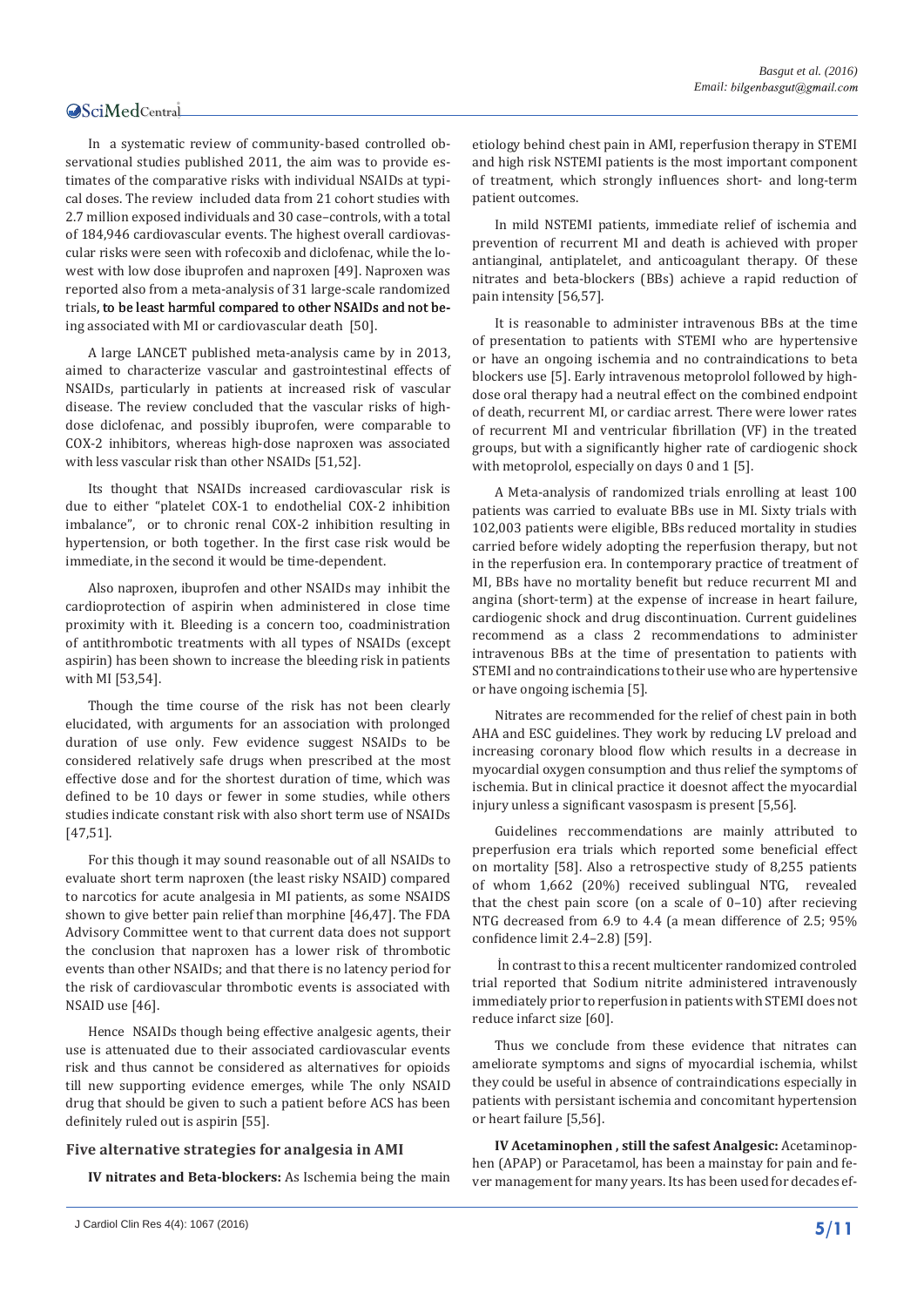fectively for the management of mild to moderate pain. its IV formulation have been widely used in Europe since 2 decades and is proposed for pain of sudden onset in people in the emergency department though not sufficiently studied yet [61,62].

Parodi proposed the use of IV paracetamol in AMI. APAP is highly safe and preferred in pain management particularly in those with increased cardiovascular risk or kidney disease, unlike NSAIDs [53]. Fourteen randomized controlled trials were recently identified in MEDLINE and EMBASE, they had various methodologic flaws, and the studies enrolled a sum of 1,472 patients.

In 8 of the forteen trials IV APAP was reported to be comparable with other pain medications with no statistical differennce in pain score, the medications compared included different effective doses of morphine, oxycodone, tramadol, piroxicam, topical 5% lidocaine and dexketoprofen.

In the other studies, IV APAP was repoted to be superior compared to IV morphine and IM piroxicam, where it was associated with significant reduction in pain scores. While the incidence of side effects associated with IV APAP was very low. A limitation to generalising these results is the fact that the level of evidence for the individual trials ranged from very low to moderate and thus limited evidence to support the use of APAP for acute pain control in ED with "no studies" being yet done in AMI patients [63].

**Opiates May All be Equal, but They Are Not All the Same:**  Opioids have similar properties to the opium from which they are derived, while they target the same endorphin receptor, but still they have many differences pharmacologically, experimentally, clinically and from health economics point of view [64]. The short acting synthetic opioid alfentanil is commonly used in anaesthesia, it favoring charecteristics include its rapid onset of action, of 1–2 minutes shown to be safe also for cardiac patients, and better side effects profile than morphine (more controlable due short duration of action). Furthermore, alfentanil seems to liberate less histamine than morphine, which is hypothesized to have a role in GI side effects of morphine including delayed motility and thus alfentanil may less interact with oral antiplatelet therapies [65-67].

A randomised double-blind clinical trial in which the effects of alfentanil were compared with those of morphine in the prehospital treatment of 40 haemodynamically stable patients suffering from acute ischaemic-type chest pain. The study reported that pain relief was faster ( $p < 0.005$ ) in the alfentanil group than in the morphine group. Alfentanil provided effective analgesia during the follow-up period of 15 minutes with no haemodynamic or respiratory side effects.

The study concluded that alfentanil is an effective analgesic in the prehospital treatment of myocardial ischaemic pain. Intranasal fentanyl also showed in another RCT to have no significant difference in analgesia compared with intravenous morphine for prehospital analgesia [67,68]. Neverless further RCT are necessory to exclude or verify the magnitude of interaction of Alfentanil if it occurs.

Tramadol was also shown to have a significant effect on gastric empting which is measarble but smaller than morphine and may thus have clinical and economic advantages in acute pain management compared with morphine [69].

Tramadol has been in clinical use in Germany since the late 1970s and has proven effective in both experimental and clinical pain without causing serious cardiovascular or respiratory side effects. Its proposed for firstline management of postoperative pain instead of morphine. It is also associated with a low incidence of cardiac depression and significantly less dizziness and drowsiness than morphine [70,71].

In contrast to morphine, tramadol has not been shown to induce histamine release. At therapeutic doses, tramadol has no effect on heart rate, left ventricular function or cardiac index [72].

Tapentadol is also an orally active, centrally acting synthetic analgesic that is thought to exert its analgesic effects as tramadol via a dual mechanisms of action (mu opioid receptor agonism and norepinephrine reuptake inhibition).Tapentadol offers also the prospect of reduced opioid-related gastrointestinal adverse events and hence do not significantly increase the possibility of delayed absorption of other drugs while maintaining adequate analgesia [73,74].

**Combinations .. More effective but less toxic:** Tramadol As being effective in moderate to severepain, while morphine is thought to be more effective for severe acute pain a combination drug containing tramadol hydrochloride 37.5 mg and acetaminophen 325 mg may reasonably reduce the onset time of analgesia and improves the degree of analgesia. The combination could be studied in AMI as this product reduces the incidence of tramadol related adverse events, while the addition of acetaminophen improves pain relief and provides a faster onset and longer duration of action with fewer adverse events than either component separately [73].

Also Opioid-induced bowel dysfunction and effects on other drugs can be effectively treated by combining morphine with a peripherally acting opioid receptor antagonists. Examples include oral naloxone or subcutaneous methylnaltrexone, such a combination could lead to less peripharal side effects of morphine and thus may favorably attenuate morpine's delayed absorption of oral antiplatelet medications [75,76].

**Alternative Routes for P2Y12 receptor inhibitors:**  Antiplatelet agents are the mainstay of pharmacological treatment in patients presenting with an AMI, the novel and potentially relevant drug-drug interaction (DDI) between morphine and oral P2Y12 receptor inhibitors indicate that co-administration of morphine should be avoided, if possible. As the DDI being mainly attributed to morphine delay effect of oral absorption of P2Y12 receptor inhibitors, crushing prasugrel and ticagrelor tablets may result in a better pharmacokinetic as was reported of crushed clopidogrel in a healthy volunteers study. 300 mg clopidogrel was administered and crushed via a nasogastric tube this resulted in a faster and greater bioavailability of the drug compared with whole tablets [77]. The same results were reported from The MOJITO (Mashed Or Just Integral pill of TicagrelOr) study [78]. The study revealed that crushed ticagrelor tablet administration in STEMI patients was feasible and provides earlier platelet

**<sup>6/11</sup>** J Cardiol Clin Res 4(4): 1067 (2016)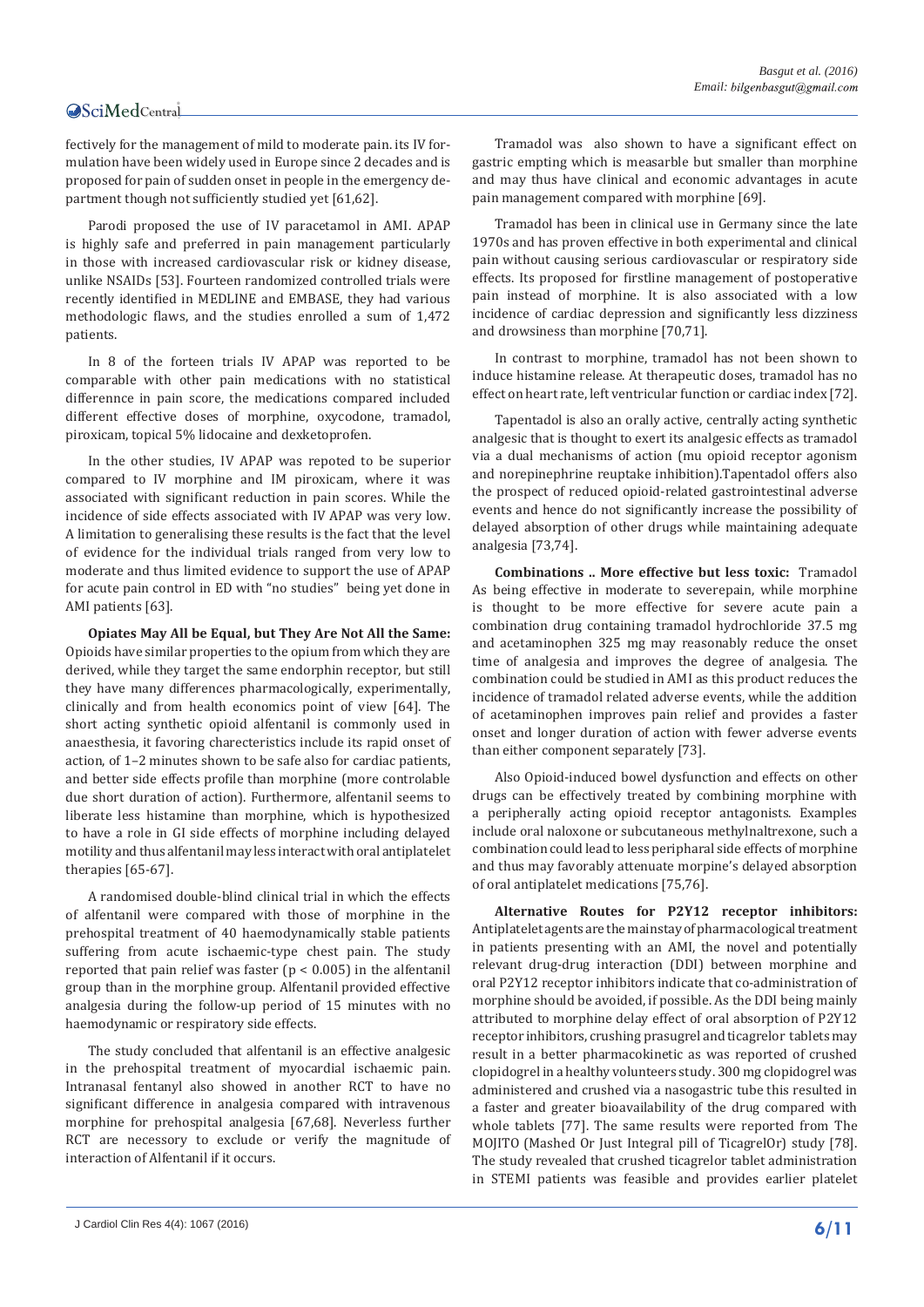inhibition compared with standard integral tablets.

Also a study assessing STEMI patients undergoing PPCI (n = 52) who were treated with a prasugrel 60-mg loading dose (LD) either as whole or crushed tablets. PK/PD analyses were performed at 7 time points. The study revealed crushed prasugrel to lead to faster drug absorption, and consequently, more prompt and potent antiplatelet effects compared with whole tablet ingestion. Although the use of morphine was numerically higher in the crushed group, this did not reach statistical significance. Also morphine was used in though in 75% of the overall study population and was not associated with any significant difference on the primary endpoint. As well as during the overall 24-hours of study time course, there was no treatment effect by morphine interaction. Except that it was associated with modestly reduced exposure to prasugrel active metabolite but not a pharmacodynamic effect. This may suggest that beside the DDI other mechanisms may play a major role in the pathophysiology of delayed absorption of P2Y12 receptor inhibitors in patients undergoing PCI [79,80].

Cangrelor, an intravenous direct-acting P2Y12 receptor inhibitor, could be an ideal choice in patients with STEMI receiving morphine. As it is difficult to achieve adequate platelet inhibition at the time of PCI with oral agents due absorption delay that affect the onset of effect of antiplatelet, IV Cangrelor optimize treatment because it produces nearly maximal inhibition of platelet aggregation within minutes [81].

It also of mentioning that newer P2Y12 receptor inhibitor use is associated with a considerable economic burden on some patients in comparison to generic clopidogrel which also worth to be considered for cost effectiveness evaluation [82] (Table 2).

### **CONCLUSION**

Almost for a century morphine, an opioid analgesic, had been the ultimate and most effective management of chest pain in AMI. Benefits were attributed to its lowering blood pressure, heart rate and alleivating anxiety, as it is also reported to exert cardioprotective effects, but still their use lacks supporting rigorous evidence examining long term outcomes.

The CRUSADE study raised concerns regarding the safety of using morphine in patients with NSTE ACS emphasizeing the need for a randomized trials, smaller observations reported neutral effect of morphine. While pharmacodynamic observations published in 2013 suggested that the onset of action of prasugrel and ticagrelor may be delayed by co-administration of morphine, Morphine-P2Y12 inhibitors DDI was later confirmed by small RCTs.

The interaction is mainly due Morphine effect of delaying gastrointestinal motility and thus delaying the absorption of oral antiplatelets. Other hypothesized theories include, that morphine sulfate quickly paralyzes cortisol production in opioid-naive men and women, whilst scientists linked morphine effects to its histamine releasing effect.

| Table 2: Studies regarding antiplatelet use in AMI and effect of morphine. |                                                                                                                                                                                                                                                    |                                                    |                                                                                                                                                                        |                                                                  |                                                                                                                                                                                |  |  |
|----------------------------------------------------------------------------|----------------------------------------------------------------------------------------------------------------------------------------------------------------------------------------------------------------------------------------------------|----------------------------------------------------|------------------------------------------------------------------------------------------------------------------------------------------------------------------------|------------------------------------------------------------------|--------------------------------------------------------------------------------------------------------------------------------------------------------------------------------|--|--|
| Authors /<br>year                                                          | <b>Study name</b>                                                                                                                                                                                                                                  | <b>Study Design</b>                                | <b>Study Aim</b>                                                                                                                                                       | <b>Population Results</b>                                        |                                                                                                                                                                                |  |  |
| et al; 2009 [77]                                                           | Zafar, M. Urooj, Crushed Clopidogrel<br>Administered via<br>Nasogastric Tube Has Faster crossover clinical<br>and Greater Absorption<br>than Oral Whole Tablets                                                                                    | A prospective<br>open-label<br>trail               | To compare the absorption<br>of 300 mg clopidogrel<br>administered crushed via<br>nasogastric (NG) tube versus<br>whole tablets taken orally in<br>healthy volunteers. | $N = 9$<br>healthy<br>subjects                                   | A 300 mg loading dose of crushed<br>clopidogrel administered via NG<br>tube provides faster and greater<br>bioavailability than an equal dose<br>taken orally as whole tablets |  |  |
| Parodi, Guido,<br>et al.; 2013<br>$[22]$                                   | Comparison of prasugrel<br>and ticagrelor loading doses 2-arm, prospective increased ticagrelor LD on<br>in ST-segment elevation<br>myocardial infarction<br>patients: RAPID (Rapid<br>Activity of Platelet Inhibitor<br>Drugs) primary PCI study. | a randomized,<br>study                             | To evaluate the impact of<br>platelet inhibition as<br>compared with the standard<br>prasugrel LD.                                                                     | $n = 50$<br><b>STEMI</b>                                         | Morphine use is associated with a<br>delayed activity of ticagrelor and<br>prasugrel                                                                                           |  |  |
| C., et al; 2013<br>[85]                                                    | Morton, Allison Morphine delays the onset<br>of action of prasugrel in<br>patients with prior history<br>of STEMI                                                                                                                                  | an open-label,<br>crossover study                  | To determine whether<br>morphine delays the onset<br>of action of prasugrel in<br>patients with previous PPCI<br>for STEMI.                                            | <b>STEMI</b>                                                     | $n = 11$ post- Negative impact on pharmacodynamics<br>of prasugrel.                                                                                                            |  |  |
| Hobl EL et al:<br>2014 [7]                                                 | Morphine decreases<br>clopidogrel concentrations<br>and effects: a randomized,<br>double-blind, placebo-<br>controlled trial                                                                                                                       | a randomized,<br>double-blind,<br>controlled trial | To examine possible drug-<br>drug interaction between<br>clopidogrel and morphine                                                                                      | $n = 24$<br>healthy<br>subjects                                  | Negative impact on pharmacokinetics<br>and<br>pharmacodynamics of clopidogrel                                                                                                  |  |  |
| Parodi, Guido,<br>et al.; 2015<br>$[25]$                                   | Morphine Is Associated<br>With a Delayed Activity of<br>Oral Antiplatelet Agents<br>in Patients With STEMI<br><b>Undergoing Primary</b><br>Percutaneous Coronary<br>Intervention                                                                   | patient-level<br>from 5 studies                    | To assess platelet inhibition<br>integrated analysis after a loading dose of<br>the antiplatelet agents in<br>STEMI patients according to<br>morphine use.             | $n = 300$<br><b>STEMI</b><br>32% (95<br>patients) on<br>morphine | Morphine use is associated with<br>a delayed onset of action of the<br>oral antiplatelet agents. Even after<br>excluding vomiting patients.                                    |  |  |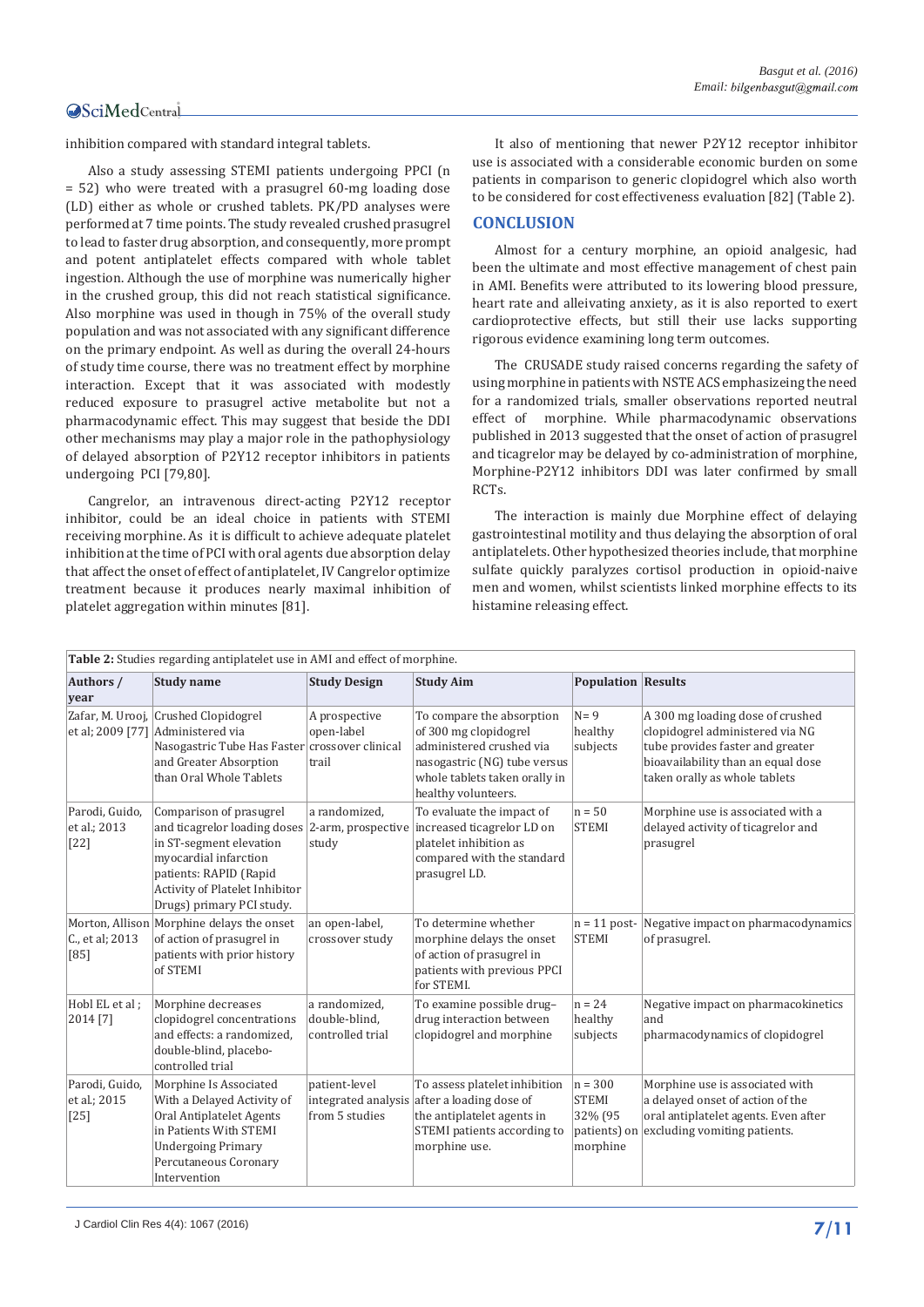| Franchi,<br>Francesco, et<br>al; 2015 [86] | Impact of morphine on<br>pharmacokinetic and<br>pharmacodynamic profiles<br>of ticagrelor in patients<br>with ST-segment elevation<br>myocardial infarction<br>undergoing primary<br>percutaneous coronary<br>intervention. | of a randomized<br>study                                                                   | a post-hoc analysis To assess the impact<br>of morphine on<br>pharmacokinetic<br>profiles of ticagrelor.                                                                                                           | $n = 46$<br>morphine<br>(16)<br>patients) | use of morphine alters PK profile and<br>AMI,35% on delays the PD effects of ticagrelor                                                                                                                                                                                                                                                                          |
|--------------------------------------------|-----------------------------------------------------------------------------------------------------------------------------------------------------------------------------------------------------------------------------|--------------------------------------------------------------------------------------------|--------------------------------------------------------------------------------------------------------------------------------------------------------------------------------------------------------------------|-------------------------------------------|------------------------------------------------------------------------------------------------------------------------------------------------------------------------------------------------------------------------------------------------------------------------------------------------------------------------------------------------------------------|
| Silvain J et al;<br>2015 [25]              | Impact of morphine<br>administration on<br>ticagrelor-induced platelet<br>inhibition in ST-elevation<br>myocardial infarction<br>patients treated by primary<br>pci: results from the<br>PRIVATE-ATLANTIC study             | A sub analysis<br>for randomized<br>double blind<br>placebo controlled<br>trial            | to assess the<br>pharmacodynamic (PD) and<br>pharmacokinetic (PK) effect<br>of ticagrelor pretreatment.                                                                                                            | $n = 37$<br><b>STEMI</b>                  | Suspected negative impact on<br>pharmacodynamics of ticagrelor.                                                                                                                                                                                                                                                                                                  |
| Kubica J et al;<br>2015 [26]               | Morphine delays and<br>attenuates ticagrelor<br>exposure and action in<br>patients with myocardial<br>infarction: the randomized,<br>double-blind, placebo-<br>controlled IMPRESSION<br>trial                               | a single-centre,<br>randomized,<br>double-blind tria                                       | To assess the influence of IV<br>morphine on the<br>pharmacokinetics and<br>pharmacodynamics of<br>ticagrelor and its active<br>metabolite in AMI patients                                                         | $n = 70$ AMI                              | Morphine delays and attenuates<br>ticagrelor exposure (PK) and action<br>(PD) in patients with myocardial<br>infarction                                                                                                                                                                                                                                          |
| Hobl EL et al;<br>2015 [80]                | Morphine interaction with<br>prasugrel: a double-blind,<br>cross-over trial in healthy<br>volunteers                                                                                                                        | randomized,<br>double-blind,<br>placebo-<br>controlled, cross-<br>over trial               | To clarify whether more<br>potent P2Y12-inhibitors<br>may provide an effective<br>alternative, we examined<br>drug-drug interactions<br>between morphine and<br>prasugrel.                                         | $n = 12$<br>healthy<br>subjects           | Negative impact on pharmacokinetics<br>and<br>neutral on pharmacodynamics of<br>prasugrel.                                                                                                                                                                                                                                                                       |
| Parodi, Guido,<br>et al; 2015 [78]         | Ticagrelor crushed tablets<br>administration in STEMI<br>patients: the MOJITO study.                                                                                                                                        | a prospective,<br>4-center,<br>international,<br>randomized,<br>active-controlled<br>study | to evaluate the superiority<br>of ticagrelor crushed pills<br>versus integral tablets<br>of equal dose in STEMI)<br>patients                                                                                       | $n = 82$                                  | crushed ticagrelor tablet<br>administration in STEMI patients is<br>feasible and provides earlier platelet<br>inhibition compared with standard<br>integral tablets                                                                                                                                                                                              |
| Hobl EL et al ;<br>2016 [87]               | Morphine decreases<br>ticagrelor concentrations<br>but not its antiplatelet<br>effects: a randomized trial<br>in healthy volunteers                                                                                         | randomized,<br>double-blind,<br>controlled,<br>crossover trial                             | to evaluate the effects<br>of morphine on the<br>intestinal resorption,<br>pharmacokinetics and<br>pharmacodynamics of<br>ticagrelor                                                                               | $n = 24$<br>healthy<br>subjects           | Morphine co-administration<br>moderately decreases ticagrelor<br>plasma concentrations but does not<br>inhibit its pharmacodynamic effects                                                                                                                                                                                                                       |
| Rollini,<br>Fabiana, et al;<br>2016 [79]   | Crushed prasugrel tablets<br>in patients with STEMI<br>undergoing primary<br>percutaneous coronary<br>intervention: the CRUSH<br>study.                                                                                     | prospective,<br>randomize, open-<br>label study                                            | to determine whether<br>crushing prasugrel<br>is associated with<br>more favorable drug<br>bioavailability and platelet<br>inhibitory effects compared<br>with whole tablets in STEMI<br>patients undergoing PPCI. | $n = 52$                                  | Crushed prasugrel leads<br>to faster absorption, and more potent<br>antiplatelet effects.<br>Morphine wasn't associated<br>with any significant difference on the<br>primary endpoint.<br>Morphine was associated<br>with modestly reduced exposure to<br>prasugrel active metabolite but not<br>a pharmacodynamic effect in the<br>uncrushed formulation group. |

In search for alternatives for morphine in AMI, NSAIDs though being effective analgesic agents, their use is attenuated due to their associated cardiovascular events risk, while naproxen was reported to have minimum risk especially when administered for a short duration <10 days though still it may inhibit the cardioprotection of aspirin and thus strictly not recommended till supporting evidence emerges.

blockers and nitrates at the time of presentation to MI patients with no contraindications, which may lead to significat pain relief. Other alternatives as IV acetaminophen, was shown in small studies to be atleast as equally effective as other analgesics, also its combination with tramadol could be effective for moderate to severe pain, as well as afentenyl, though all are not studied yet for interaction with antiplatelets and use in AMI.

It's reasonable to initially administer intravenous beta

Modifying route of adminisration of antiplatelets is also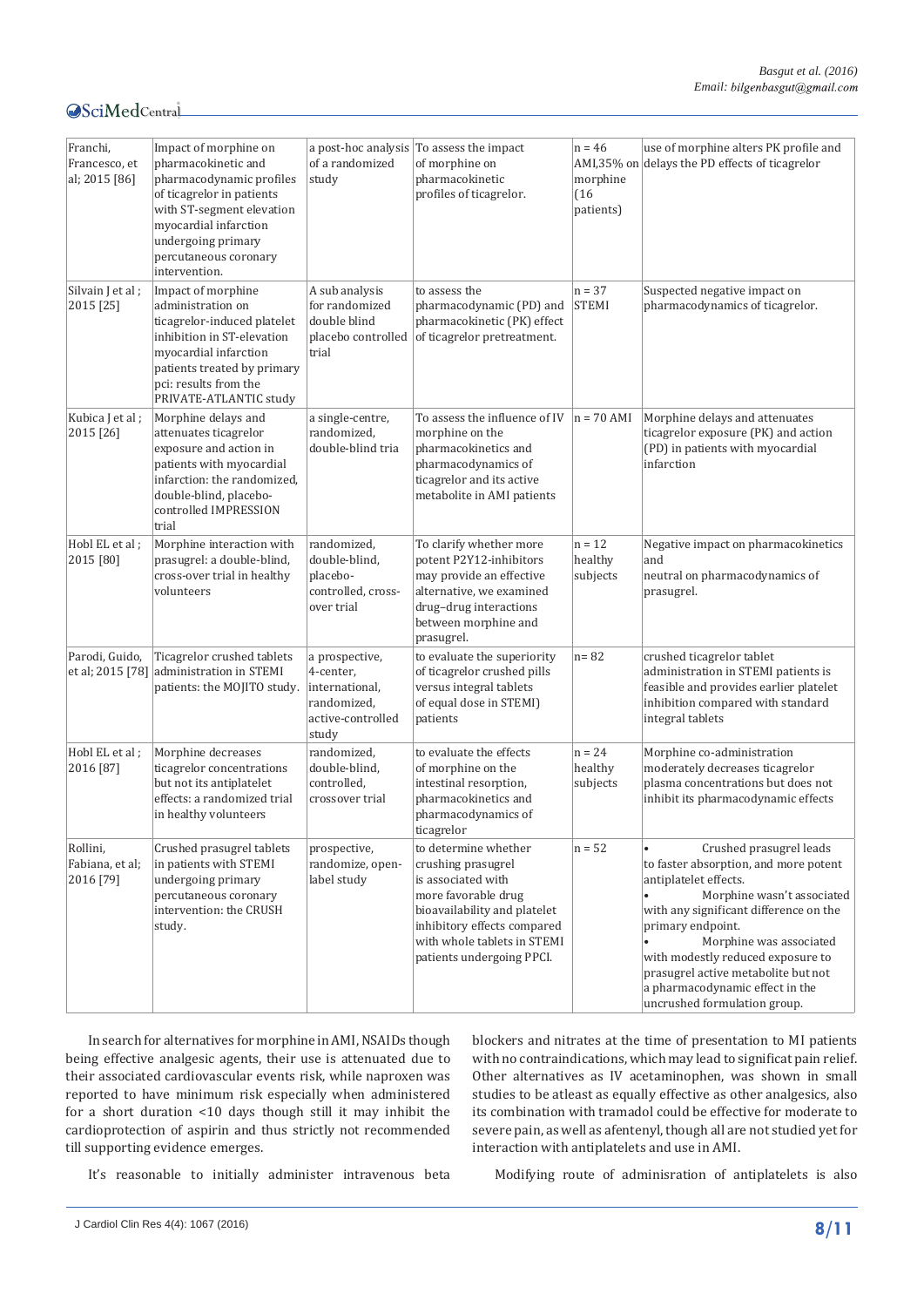an alternative associated with better pharmacokinetic profile for P2Y12 inhibitors, but not a pharmacodynamic effect when coadministered with morphine suggesting that other mechanisms may affect the pathophysiology of delayed absorption of P2Y12 inhibitors, which needs further rigorous evaluation.

#### **REFERENCES**

- 1. [Thygesen K, Alpert JS, White HD. Joint ESC/ACCF/AHA/WHF Task](http://www.ncbi.nlm.nih.gov/pubmed/17951287)  [Force for the Redefinition of Myocardial Infarction. Universal](http://www.ncbi.nlm.nih.gov/pubmed/17951287)  [definition of myocardial infarction. Eur Heart J. 2007; 28: 2525-2538.](http://www.ncbi.nlm.nih.gov/pubmed/17951287)
- 2. [Herlitz J, Hjalmarson AA, Waagstein F. Treatment of pain in acute](http://www.ncbi.nlm.nih.gov/pmc/articles/PMC1216614/pdf/brheartj00061-0017.pdf)  [myocardial infarction. Br Heart J. 1989; 61: 9-13.](http://www.ncbi.nlm.nih.gov/pmc/articles/PMC1216614/pdf/brheartj00061-0017.pdf)
- 3. MacKenzie J. Angina pectoris. Oxford (England): Oxford Medical Publication; 1923.
- 4. [Hamm CW, Bassand JP, Agewall S, Bax J, Boersma E, Bueno H, et al.](http://www.ncbi.nlm.nih.gov/pubmed/21873419)  [ESC guidelines for the management of acute coronary syndromes in](http://www.ncbi.nlm.nih.gov/pubmed/21873419)  [patients presenting without persistent ST-segment elevation: the](http://www.ncbi.nlm.nih.gov/pubmed/21873419)  [Task Force for the Management of Acute Coronary Syndromes \(ACS\)](http://www.ncbi.nlm.nih.gov/pubmed/21873419)  [in Patients Presenting Without Persistent ST-Segment Elevation of the](http://www.ncbi.nlm.nih.gov/pubmed/21873419)  [European Society of Cardiology \(ESC\). Eur Heart J. 2011; 32: 2999-](http://www.ncbi.nlm.nih.gov/pubmed/21873419) [3054.](http://www.ncbi.nlm.nih.gov/pubmed/21873419)
- 5. [O'Gara PT, Kushner FG, Ascheim DD, Casey DE Jr, Chung MK, de](http://www.ncbi.nlm.nih.gov/pubmed/23247304)  [Lemos JA, et al. 2013 ACCF/AHA guideline for the management of ST](http://www.ncbi.nlm.nih.gov/pubmed/23247304)[elevation myocardial infarction: a report of the American College of](http://www.ncbi.nlm.nih.gov/pubmed/23247304)  [Cardiology Foundation/American Heart Association Task Force on](http://www.ncbi.nlm.nih.gov/pubmed/23247304)  [Practice Guidelines. Circulation. 2013; 127: 362–425.](http://www.ncbi.nlm.nih.gov/pubmed/23247304)
- 6. [Meine, Trip J, Roe MT, Chen AY, Patel MR, Washam JB, et al. Association](http://www.ncbi.nlm.nih.gov/pubmed/15976786)  [of intravenous morphine use and outcomes in acute coronary](http://www.ncbi.nlm.nih.gov/pubmed/15976786)  [syndromes: results from the CRUSADE Quality Improvement](http://www.ncbi.nlm.nih.gov/pubmed/15976786)  [Initiative. Am Heart J. 2005; 149: 1043-1049.](http://www.ncbi.nlm.nih.gov/pubmed/15976786)
- 7. [Hobl EL, Stimpfl T, Ebner J, Schoergenhofer C, Derhaschnig U, Sunder-](http://www.ncbi.nlm.nih.gov/pubmed/24315907)[Plassmann R. Morphine decreases clopidogrel concentrations and](http://www.ncbi.nlm.nih.gov/pubmed/24315907)  [effects: a randomized, double-blind, placebo-controlled trial. J Am Coll](http://www.ncbi.nlm.nih.gov/pubmed/24315907)  [Cardiol. 2014; 63: 630-635.](http://www.ncbi.nlm.nih.gov/pubmed/24315907)
- 8. [Slavíková J, Kuncova J, Topolcan O. Plasma catecholamines and](http://www.ncbi.nlm.nih.gov/pubmed/17674373)  [ischemic heart disease. Clin Cardiol. 2007; 30: 326-330.](http://www.ncbi.nlm.nih.gov/pubmed/17674373)
- 9. [Little RA, Frayn KN, Randall PE, Stoner HB, Morton C, Yates DW, et](http://www.ncbi.nlm.nih.gov/pubmed/)  [al. Plasma catecholamines in the acute phase of the response to](http://www.ncbi.nlm.nih.gov/pubmed/)  [myocardial infarction. Arch Emerg Med. 1986; 3: 20-27.](http://www.ncbi.nlm.nih.gov/pubmed/)
- 10.[Raphael R, Strayer DS, Rubin E, McDonald JM. Rubin's pathology:](https://books.google.co.in/books?vid=ISBN0781795168&redir_esc=y)  [clinicopathologic foundations of medicine. Lippincott Williams &](https://books.google.co.in/books?vid=ISBN0781795168&redir_esc=y)  [Wilkins, 2008.](https://books.google.co.in/books?vid=ISBN0781795168&redir_esc=y)
- 11.[Herrick JB. Landmark article \(JAMA 1912\). Clinical features of sudden](http://www.ncbi.nlm.nih.gov/pubmed/6350634)  [obstruction of the coronary arteries. By James B. Herrick. JAMA. 1983;](http://www.ncbi.nlm.nih.gov/pubmed/6350634)  [250: 1757-1765.](http://www.ncbi.nlm.nih.gov/pubmed/6350634)
- 12.[Thomas M, Malmcrona R, Fillmore S, Shillingford J. Haemodynamic](http://www.ncbi.nlm.nih.gov/pubmed/5323430)  [effects of morphine in patients with acute myocardial infarction. Br](http://www.ncbi.nlm.nih.gov/pubmed/5323430)  [Heart J. 1965; 27: 863-875.](http://www.ncbi.nlm.nih.gov/pubmed/5323430)
- 13.[Kerr F, Donald KW. Editorial: Analgesia in myocardial infarction. Br](http://heart.bmj.com/content/36/2/117.full.pdf)  [Heart J. 1974; 36: 117-121.](http://heart.bmj.com/content/36/2/117.full.pdf)
- 14.[Grendahl H, Hansteen V. The effect of morphine on blood pressure and](http://www.ncbi.nlm.nih.gov/pubmed/4910015)  [cardiac output in patients with acute myocardial infarction. Acta Med](http://www.ncbi.nlm.nih.gov/pubmed/4910015)  [Scand. 1969; 186: 515-517.](http://www.ncbi.nlm.nih.gov/pubmed/4910015)
- 15.[Alderman EL, Barry WH, Graham AF, Harrison DC. Hemodynamic](http://www.ncbi.nlm.nih.gov/pubmed/4561828)  [effects of morphine and pentazocine differ in cardiac patients. N Engl](http://www.ncbi.nlm.nih.gov/pubmed/4561828)  [J Med. 1972; 287: 623-627.](http://www.ncbi.nlm.nih.gov/pubmed/4561828)
- 16.[Kopman EA, Ramirez-Inawat RC. Arterial hypoxaemia following](http://www.ncbi.nlm.nih.gov/pubmed/6767539)  [premedication in patients with coronary artery disease. Can Anaesth](http://www.ncbi.nlm.nih.gov/pubmed/6767539)

[Soc J. 1980; 27: 132-134.](http://www.ncbi.nlm.nih.gov/pubmed/6767539)

- 17.[Hilfiker O, Larsen R, Brockschnieder B, Sonntag H. Morphine](http://www.ncbi.nlm.nih.gov/pubmed/6982637)[banesthesiaQ–coronary blood flow and oxygen consumption in](http://www.ncbi.nlm.nih.gov/pubmed/6982637)  [patients with coronary artery disease. Anaesthesist. 1982; 31: 371 -](http://www.ncbi.nlm.nih.gov/pubmed/6982637)  [376.](http://www.ncbi.nlm.nih.gov/pubmed/6982637)
- 18.[Puymirat E, Lamhaut L, Bonnet N, Aissaoui N, Henry P, Cayla G, et al.](http://www.ncbi.nlm.nih.gov/pubmed/26578201)  [Correlates of pre-hospital morphine use in ST-elevation myocardial](http://www.ncbi.nlm.nih.gov/pubmed/26578201)  [infarction patients and its association with in-hospital outcomes](http://www.ncbi.nlm.nih.gov/pubmed/26578201)  [and long-term mortality: the FAST-MI \(French Registry of Acute ST](http://www.ncbi.nlm.nih.gov/pubmed/26578201)[elevation and non-ST-elevation Myocardial Infarction\) programme.](http://www.ncbi.nlm.nih.gov/pubmed/26578201)  [Eur Heart J. 2016; 37: 1063-1071.](http://www.ncbi.nlm.nih.gov/pubmed/26578201)
- 19.[Markiewicz W, Finberg JP, Lichtig C. Morphine increases myocardial](http://www.ncbi.nlm.nih.gov/pubmed/7125250)  [infarction size in rats. Anesth Analg. 1982; 61: 843-846.](http://www.ncbi.nlm.nih.gov/pubmed/7125250)
- 20.[Schultz JE, Gross GJ. Opioids and cardioprotection. Pharmacol Ther.](http://www.ncbi.nlm.nih.gov/pubmed/11316516)  [2001; 89: 123-137.](http://www.ncbi.nlm.nih.gov/pubmed/11316516)
- 21.[Gross GJ. Role of opioids in acute and delayed preconditioning. J Mol](http://www.ncbi.nlm.nih.gov/pubmed/)  [Cell Cardiol. 2003; 35: 709-718.](http://www.ncbi.nlm.nih.gov/pubmed/)
- 22.[Parodi G, Valenti R, Bellandi B, Migliorini A, Marcucci R, Comito V, et al.](http://www.ncbi.nlm.nih.gov/pubmed/23500251)  [Comparison of prasugrel and ticagrelor loading doses in ST-segment](http://www.ncbi.nlm.nih.gov/pubmed/23500251)  [elevation myocardial infarction patients: RAPID \(Rapid Activity of](http://www.ncbi.nlm.nih.gov/pubmed/23500251)  [Platelet Inhibitor Drugs\) primary PCI study. J Am Coll Cardiol. 2013;](http://www.ncbi.nlm.nih.gov/pubmed/23500251)  [61: 1601-1606.](http://www.ncbi.nlm.nih.gov/pubmed/23500251)
- 23.[Parodi G, Bellandi B, Valenti R, Migliorini A, Marcucci R, Carrabba N,](http://www.ncbi.nlm.nih.gov/pubmed/24890542)  [et al. Comparison of double \(360 mg\) ticagrelor loading dose with](http://www.ncbi.nlm.nih.gov/pubmed/24890542)  [standard \(60 mg\) prasugrel loading dose in ST-elevation myocardial](http://www.ncbi.nlm.nih.gov/pubmed/24890542)  [infarction patients: the Rapid Activity of Platelet Inhibitor Drugs](http://www.ncbi.nlm.nih.gov/pubmed/24890542)  [\(RAPID\) primary PCI 2 study. Am Heart J. 2014; 167: 909-914.](http://www.ncbi.nlm.nih.gov/pubmed/24890542)
- 24.[Parodi G, Bellandi B, Xanthopoulou I, Capranzano P, Capodanno D,](http://www.ncbi.nlm.nih.gov/pubmed/25552565)  [Valenti R, et al. Morphine is associated with a delayed activity of oral](http://www.ncbi.nlm.nih.gov/pubmed/25552565)  [antiplatelet agents in patients with ST-elevation acute myocardial](http://www.ncbi.nlm.nih.gov/pubmed/25552565)  [infarction undergoing primary percutaneous coronary intervention.](http://www.ncbi.nlm.nih.gov/pubmed/25552565)  [Circ Cardiovasc Interv. 2015; 8: 001593.](http://www.ncbi.nlm.nih.gov/pubmed/25552565)
- 25.[Montalescot G, van 't Hof AW, Lapostolle F, Silvain J, Lassen JF,](http://www.ncbi.nlm.nih.gov/pubmed/)  [Bolognese L, et al. Prehospital ticagrelor in ST-segment elevation](http://www.ncbi.nlm.nih.gov/pubmed/)  [myocardial infarction. N Engl J Med. 2014; 371: 1016-1027.](http://www.ncbi.nlm.nih.gov/pubmed/)
- 26.[Kubica J, Adamski P, Ostrowska M, Sikora J, Kubica JM, Sroka WD.](http://www.ncbi.nlm.nih.gov/pubmed/26491112)  [Morphine delays and attenuates ticagrelor exposure and action in](http://www.ncbi.nlm.nih.gov/pubmed/26491112)  [patients with myocardial infarction: the randomized, double-blind,](http://www.ncbi.nlm.nih.gov/pubmed/26491112)  [placebo-controlled IMPRESSION trial. Eur Heart J. 2016; 37: 245-252.](http://www.ncbi.nlm.nih.gov/pubmed/26491112)
- 27.[De Waha S, Eitel I, Desch S, Fuernau G, Lurz P, Urban D, et al.](http://www.ncbi.nlm.nih.gov/pubmed/25725777)  [Intravenous morphine administration and reperfusion success in](http://www.ncbi.nlm.nih.gov/pubmed/25725777)  [ST-elevation myocardial infarction: insights from cardiac magnetic](http://www.ncbi.nlm.nih.gov/pubmed/25725777)  [resonance imaging. Clin Res Cardiol. 2015; 104: 727-734.](http://www.ncbi.nlm.nih.gov/pubmed/25725777)
- 28.[Alexopoulos D, Bhatt DL, Hamm CW, Steg PG, Stone GW. Early P2Y12](http://www.ncbi.nlm.nih.gov/pubmed/26093859)  [inhibition in ST-segment elevation myocardial infarction: Bridging the](http://www.ncbi.nlm.nih.gov/pubmed/26093859)  [gap. Am Heart J. 2015; 170: 3-12.](http://www.ncbi.nlm.nih.gov/pubmed/26093859)
- 29.[Holzer P. Opioid receptors in the gastrointestinal tract. Regul Pept.](http://www.ncbi.nlm.nih.gov/pubmed/19345246)  [2009; 155: 11-17.](http://www.ncbi.nlm.nih.gov/pubmed/19345246)
- 30.[Kubica J, Kubica A, Jilma B, Adamski P, Hobl EL, Navarese EP, et al.](http://www.ncbi.nlm.nih.gov/pubmed/27128531)  [Impact of morphine on antiplatelet effects of oral P2Y12 receptor](http://www.ncbi.nlm.nih.gov/pubmed/27128531)  [inhibitors. Int J Cardiol. 2016; 215: 201-208.](http://www.ncbi.nlm.nih.gov/pubmed/27128531)
- 31.[Rainey PM, Friedland G, McCance-Katz EF, Andrews L, Mitchell](http://www.ncbi.nlm.nih.gov/pubmed/10969348)  [SM, Charles C, et al. Interaction of methadone with didanosine and](http://www.ncbi.nlm.nih.gov/pubmed/10969348)  [stavudine. J Acquir Immune Defic Syndr. 2000; 24: 241-248.](http://www.ncbi.nlm.nih.gov/pubmed/10969348)
- 32.[Abs R, Verhelst J, Maeyaert J, Van Buyten JP, Opsomer F, Adriaensen H,](http://www.ncbi.nlm.nih.gov/pubmed/10852454)  [et al. Endocrine consequences of long-term intrathecal administration](http://www.ncbi.nlm.nih.gov/pubmed/10852454)  [of opioids. J Clin Endocrinol Metab. 2000; 85: 2215-2222.](http://www.ncbi.nlm.nih.gov/pubmed/10852454)
- 33.[Zis AP, Haskett RF, Albala AA, Carroll BJ. Morphine inhibits cortisol and](http://www.ncbi.nlm.nih.gov/pubmed/6514937)

**<sup>9/11</sup>** J Cardiol Clin Res 4(4): 1067 (2016)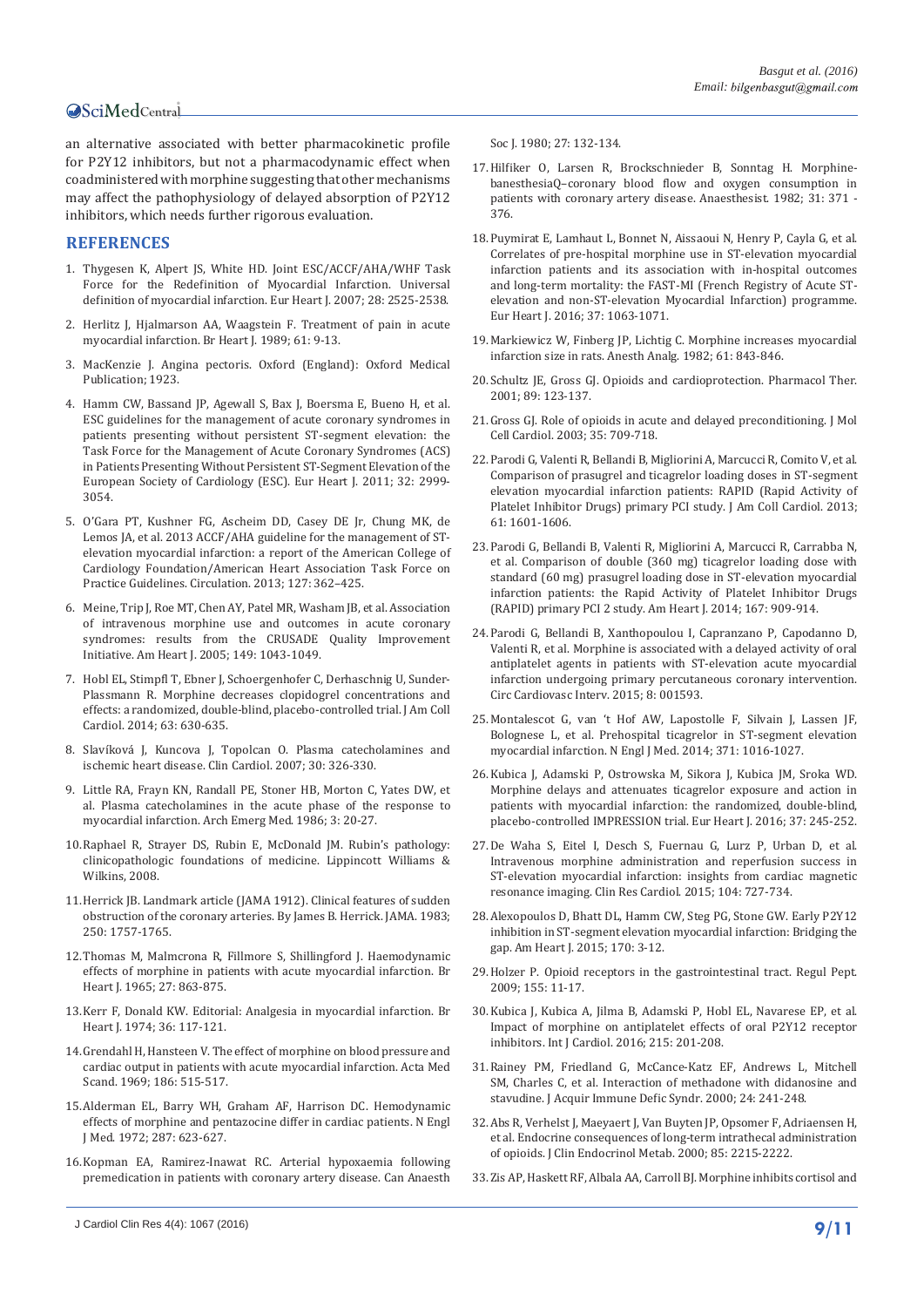[stimulates prolactin secretion in man. Psychoneuroendocrinology.](http://www.ncbi.nlm.nih.gov/pubmed/6514937)  [1984; 9: 423-427.](http://www.ncbi.nlm.nih.gov/pubmed/6514937)

- 34.[Rittmaster RS, Cutler Jr GB, Sobel DO, Goldstein DS, Koppelman MC,](http://www.ncbi.nlm.nih.gov/pubmed/2984235)  [Loriaux DL, et al. Morphine inhibits the pituitary-adrenal response](http://www.ncbi.nlm.nih.gov/pubmed/2984235)  [to ovine corticotropin-releasing hormone in normal subjects. J Clin](http://www.ncbi.nlm.nih.gov/pubmed/2984235)  [Endocrinol Metab 1985; 60: 891- 895.](http://www.ncbi.nlm.nih.gov/pubmed/2984235)
- 35.[Daniell HW. Letter to the Editor. AHJ. 2005; 150: e1.](http://www.ahjonline.com/article/S0002-8703(05)00803-3/references)
- 36.[Zhang N, Chen K, Rha SW, Li G, Liu T. Morphine in the setting of acute](http://www.ncbi.nlm.nih.gov/pubmed/26874396)  [myocardial infarction: pros and cons. Am J Emerg Med. 2016; 34: 746-](http://www.ncbi.nlm.nih.gov/pubmed/26874396) [748.](http://www.ncbi.nlm.nih.gov/pubmed/26874396)
- 37.[Mc Carthy CP, Mullins KV, Sidhu SS, Schulman SP, Mc Evoy JW. The](http://www.ncbi.nlm.nih.gov/pubmed/27264228)  [on- and off-target effects of morphine in acute coronary syndrome: A](http://www.ncbi.nlm.nih.gov/pubmed/27264228)  [narrative review. Am Heart J. 2016; 176: 114-121.](http://www.ncbi.nlm.nih.gov/pubmed/27264228)
- 38.[Shekelle P, Eccles MP, Grimshaw JM, Woolf SH. When should clinical](http://www.ncbi.nlm.nih.gov/pubmed/11463690)  [guidelines be updated? 2001; 323: 155-157.](http://www.ncbi.nlm.nih.gov/pubmed/11463690)
- 39.[Keller DL. Ketorolac use in acute coronary syndromes. Am J Med.](http://www.ncbi.nlm.nih.gov/pubmed/23582941)  [2013; 126: 15.](http://www.ncbi.nlm.nih.gov/pubmed/23582941)
- 40.[Bressan MA, Costantini M, Klersy C, Marangoni E, Meardi G, Panciroli](http://www.ncbi.nlm.nih.gov/pubmed/3912334)  [C, et al. Analgesic treatment in acute myocardial infarction: a](http://www.ncbi.nlm.nih.gov/pubmed/3912334)  [comparison between indoprofen and morphine by a double-blind](http://www.ncbi.nlm.nih.gov/pubmed/3912334)  [randomized pilot study. Int J Clin Pharmacol Ther Toxicol. 1985; 23:](http://www.ncbi.nlm.nih.gov/pubmed/3912334)  [668-672.](http://www.ncbi.nlm.nih.gov/pubmed/3912334)
- 41.[Antman EM, Bennett JS, Daugherty A, Furberg C, Roberts H, Taubert](http://www.ncbi.nlm.nih.gov/pubmed/17325246)  [KA, et al. Use of nonsteroidal antiinflammatory drugs an update for](http://www.ncbi.nlm.nih.gov/pubmed/17325246)  [clinicians: a scientific statement from the American Heart Association.](http://www.ncbi.nlm.nih.gov/pubmed/17325246)  [Circulation. 2007; 115: 1634-1642.](http://www.ncbi.nlm.nih.gov/pubmed/17325246)
- 42.[Capone ML, Tacconelli S, Di Francesco L, Sacchetti A, Sciulli MG,](http://www.ncbi.nlm.nih.gov/pubmed/17164136)  [Patrignani P, et al. Pharmacodynamic of cyclooxygenase inhibitors in](http://www.ncbi.nlm.nih.gov/pubmed/17164136)  [humans. Prostaglandins Other Lipid Mediat. 2007; 82: 85-94.](http://www.ncbi.nlm.nih.gov/pubmed/17164136)
- 43.[Fitz Gerald GA, Patrono C. The coxibs, selective inhibitors of](http://www.ncbi.nlm.nih.gov/pubmed/11496855)  [cyclooxygenase-2. N Engl J Med. 2001; 345: 433-442.](http://www.ncbi.nlm.nih.gov/pubmed/11496855)
- 44.[Schnitzer TJ. Update on guidelines for the treatment of chronic](http://www.ncbi.nlm.nih.gov/pubmed/16741783)  [musculoskeletal pain. Rheumatol. 2006; 25: 22-29.](http://www.ncbi.nlm.nih.gov/pubmed/16741783)
- 45.[US Food and Drug Administration. FDA briefing document on](http://www.fda.gov/downloads/AdvisoryCommittees/CommitteesMeetingMaterials/Drugs/ArthritisAdvisoryCommittee/UCM383180.pdf)  [nonsteroidal anti-inflammatory drugs and cardiovascular thrombotic](http://www.fda.gov/downloads/AdvisoryCommittees/CommitteesMeetingMaterials/Drugs/ArthritisAdvisoryCommittee/UCM383180.pdf)  [risk. Joint Meeting of the Arthritis Advisory Committee and the Drug](http://www.fda.gov/downloads/AdvisoryCommittees/CommitteesMeetingMaterials/Drugs/ArthritisAdvisoryCommittee/UCM383180.pdf)  [Safety and Risk Management, Advisory Committee.2014: 10-11.](http://www.fda.gov/downloads/AdvisoryCommittees/CommitteesMeetingMaterials/Drugs/ArthritisAdvisoryCommittee/UCM383180.pdf)
- 46.[Salvo F, Antoniazzi S, Duong M, Molimard M, Bazin F, Fourrier-Réglat](http://www.ncbi.nlm.nih.gov/pubmed/24697248)  [A, et al. Cardiovascular events associated with the long-term use of](http://www.ncbi.nlm.nih.gov/pubmed/24697248)  [NSAIDs: a review of randomized controlled trials and observational](http://www.ncbi.nlm.nih.gov/pubmed/24697248)  [studies. Expert Opin Drug Saf. 2014; 13: 573-585.](http://www.ncbi.nlm.nih.gov/pubmed/24697248)
- 47.[Aminoshariae A, Kulild JC, Donaldson M. Short-term use of non](http://www.ncbi.nlm.nih.gov/pubmed/26562732)  [steroidal anti-inflammatory drugs and adverse effects: An updated](http://www.ncbi.nlm.nih.gov/pubmed/26562732)  [systematic review. J Am Dent Assoc. 2016; 147: 98-110.](http://www.ncbi.nlm.nih.gov/pubmed/26562732)
- 48.[Kearney PM, Baigent C, Godwin J, Halls H, Emberson JR, Patrono](http://www.ncbi.nlm.nih.gov/pubmed/16740558)  [C, et al. Do selective cyclo-oxygenase-2 inhibitors and traditional](http://www.ncbi.nlm.nih.gov/pubmed/16740558)  [non-steroidal anti-inflammatory drugs increase the risk of](http://www.ncbi.nlm.nih.gov/pubmed/16740558)  [atherothrombosis? Meta-analysis of randomised trials. BMJ. 2006;](http://www.ncbi.nlm.nih.gov/pubmed/16740558)  [332: 1302-1308.](http://www.ncbi.nlm.nih.gov/pubmed/16740558)
- 49.[McGettigan P, Henry D. Cardiovascular risk with non-steroidal](http://www.ncbi.nlm.nih.gov/pubmed/21980265)  [anti-inflammatory drugs: systematic review of population-based](http://www.ncbi.nlm.nih.gov/pubmed/21980265)  [controlled observational studies. PLoS Med. 2011; 8: 1001098.](http://www.ncbi.nlm.nih.gov/pubmed/21980265)
- 50.[Trelle S, Reichenbach S, Wandel S, Hildebrand P, Tschannen B, Villiger](http://www.ncbi.nlm.nih.gov/pubmed/21224324)  [PM, et al. Cardiovascular safety of non-steroidal anti-inflammatory](http://www.ncbi.nlm.nih.gov/pubmed/21224324)  [drugs: network meta-analysis. BMJ. 2011; 342: 7086.](http://www.ncbi.nlm.nih.gov/pubmed/21224324)
- 51.[Schjerning Olsen AM, Fosbøl EL, Lindhardsen J, Folke F, Charlot](http://www.ncbi.nlm.nih.gov/pubmed/21555710)  [M, Selmer C, et al. Duration of treatment with nonsteroidal anti-](http://www.ncbi.nlm.nih.gov/pubmed/21555710)

[inflammatory drugs and impact on risk of death and recurrent](http://www.ncbi.nlm.nih.gov/pubmed/21555710)  [myocardial infarction in patients with prior myocardial infarction: a](http://www.ncbi.nlm.nih.gov/pubmed/21555710)  [nationwide cohort study. 2011; 123: 2226-2235.](http://www.ncbi.nlm.nih.gov/pubmed/21555710)

- 52.[Coxib and traditional NSAID Trialists' \(CNT\) Collaboration, Bhala N,](http://www.ncbi.nlm.nih.gov/pubmed/23726390)  [Emberson J, Merhi A, Abramson S, Arber N, et al. Vascular and upper](http://www.ncbi.nlm.nih.gov/pubmed/23726390)  [gastrointestinal effects of non-steroidal anti-inflammatory drugs:](http://www.ncbi.nlm.nih.gov/pubmed/23726390)  [meta-analyses of individual participant data from randomised trials.](http://www.ncbi.nlm.nih.gov/pubmed/23726390)  [Lancet. 2013; 382: 769-779.](http://www.ncbi.nlm.nih.gov/pubmed/23726390)
- 53.[Bello AE, Holt RJ. Cardiovascular risk with non-steroidal anti](http://www.ncbi.nlm.nih.gov/pubmed/25079141)[inflammatory drugs: clinical implications. Drug Saf. 2014; 37: 897-](http://www.ncbi.nlm.nih.gov/pubmed/25079141) [902.](http://www.ncbi.nlm.nih.gov/pubmed/25079141)
- 54.[Schjerning Olsen AM, Gislason GH, McGettigan P, Fosbøl E, Sørensen R,](http://www.ncbi.nlm.nih.gov/pubmed/25710657)  [Hansen ML, et al. Association of NSAID use with risk of bleeding and](http://www.ncbi.nlm.nih.gov/pubmed/25710657)  [cardiovascular events in patients receiving antithrombotic therapy](http://www.ncbi.nlm.nih.gov/pubmed/25710657)  [after myocardial infarction. JAMA. 2015; 313: 805-814.](http://www.ncbi.nlm.nih.gov/pubmed/25710657)
- 55.[Gupta R, Haydock T. Analgesia for acute myocardial infarction pain.](http://www.ncbi.nlm.nih.gov/pubmed/12744246)  [Ann Emerg Med. 2003; 41: 753-754.](http://www.ncbi.nlm.nih.gov/pubmed/12744246)
- 56.Amsterdam Ezra A. 2014 AHA/ACC guideline for the management of patients with non–ST-elevation acute coronary syndromes: a report of the American College of Cardiology/American Heart Association Task Force on Practice Guidelines. Journal of the American College of Cardiology 64.24. 2014; 139-228.
- 57.[Everts B, Karlson B, Abdon NJ, Herlitz J, Hedner T. A comparison of](http://www.ncbi.nlm.nih.gov/pubmed/10081516)  [metoprolol and morphine in the treatment of chest pain in patients](http://www.ncbi.nlm.nih.gov/pubmed/10081516)  [with suspected acute myocardial infarction–the MEMO study. J Intern](http://www.ncbi.nlm.nih.gov/pubmed/10081516)  [Med. 1999; 245: 133-141.](http://www.ncbi.nlm.nih.gov/pubmed/10081516)
- 58.[Yusuf S, Collins R, MacMahon S, Peto R. Effect of intravenous nitrates](http://www.ncbi.nlm.nih.gov/pubmed/2896919)  [on mortality in acute myocardial infarction: an overview of the](http://www.ncbi.nlm.nih.gov/pubmed/2896919)  [randomised trials. Lancet. 1988; 1: 1088-1092.](http://www.ncbi.nlm.nih.gov/pubmed/2896919)
- 59.[Engelberg S, Singer AJ, Moldashel J, Sciammarella J, Thode HC, Henry](http://www.ncbi.nlm.nih.gov/pubmed/11045405)  [M, et al. Effects of prehospital nitroglycerin on hemodynamics and](http://www.ncbi.nlm.nih.gov/pubmed/11045405)  [chest pain intensity. Prehosp Emerg Care. 2000; 4: 290-293.](http://www.ncbi.nlm.nih.gov/pubmed/11045405)
- 60.[Siddiqi N, Neil C, Bruce M, MacLennan G, Cotton S, Papadopoulou S,](http://www.ncbi.nlm.nih.gov/pubmed/24639423)  [et al. Intravenous sodium nitrite in acute ST-elevation myocardial](http://www.ncbi.nlm.nih.gov/pubmed/24639423)  [infarction: a randomized controlled trial \(NIAMI\). Eur Heart J. 2014;](http://www.ncbi.nlm.nih.gov/pubmed/24639423)  [35: 1255-1262.](http://www.ncbi.nlm.nih.gov/pubmed/24639423)
- 61.[Graham GG, Davies MJ, Day RO, Mohamudally A, Scott KF. The modern](http://www.ncbi.nlm.nih.gov/pubmed/23719833)  [pharmacology of paracetamol: therapeutic actions, mechanism of](http://www.ncbi.nlm.nih.gov/pubmed/23719833)  [action, metabolism, toxicity and recent pharmacological findings.](http://www.ncbi.nlm.nih.gov/pubmed/23719833)  [Inflammopharmacology. 2013; 21: 201-232.](http://www.ncbi.nlm.nih.gov/pubmed/23719833)
- 62.[Sin B, Wai M, Tatunchak T, Motov SM. The Use of Intravenous](http://www.ncbi.nlm.nih.gov/pubmed/26824905)  [Acetaminophen for Acute Pain in the Emergency Department. Acad](http://www.ncbi.nlm.nih.gov/pubmed/26824905)  [Emerg Med. 2016; 23: 543-553.](http://www.ncbi.nlm.nih.gov/pubmed/26824905)
- 63.[Fulton RL, Walters MR, Morton R, Touyz RM, Dominiczak AF, Morrison](http://www.ncbi.nlm.nih.gov/pubmed/25801870)  [DS, et al. Acetaminophen use and risk of myocardial infarction and](http://www.ncbi.nlm.nih.gov/pubmed/25801870)  [stroke in a hypertensive cohort. Hypertension. 2015; 65: 1008-1014.](http://www.ncbi.nlm.nih.gov/pubmed/25801870)
- 64.[Drewes AM, Jensen RD, Nielsen LM, Droney J, Christrup LL, Arendt-](http://www.ncbi.nlm.nih.gov/pubmed/22554450)[Nielsen L, et al. Differences between opioids: pharmacological,](http://www.ncbi.nlm.nih.gov/pubmed/22554450)  [experimental, clinical and economical perspectives. British Journal of](http://www.ncbi.nlm.nih.gov/pubmed/22554450)  [Clinical Pharmacology. 2013; 75: 60-78.](http://www.ncbi.nlm.nih.gov/pubmed/22554450)
- 65.[Kanowitz A, Dunn TM, Kanowitz EM, Dunn WW, Vanbuskirk K. Safety](http://www.ncbi.nlm.nih.gov/pubmed/16418084)  [and effectiveness of fentanyl administration for prehospital pain](http://www.ncbi.nlm.nih.gov/pubmed/16418084)  [management. Prehosp Emerg Care. 2006; 10: 1-7.](http://www.ncbi.nlm.nih.gov/pubmed/16418084)
- 66.[Janson, Paul. View point: Opiates May All be Equal, but They Are Not](http://journals.lww.com/em-news/Fulltext/2016/05000/Viewpoint__Opiates_May_All_be_Equal,_but_They_Are.17.aspx)  [All the Same. Emergency Medicine News. 2016; 38: 3-7.](http://journals.lww.com/em-news/Fulltext/2016/05000/Viewpoint__Opiates_May_All_be_Equal,_but_They_Are.17.aspx)
- 67.[Silfvast T, Saarnivaara L. Comparison of alfentanil and morphine in](http://www.ncbi.nlm.nih.gov/pubmed/11785593)  [the prehospital treatment of patients with acute ischaemic-type chest](http://www.ncbi.nlm.nih.gov/pubmed/11785593)

**<sup>10/11</sup>** J Cardiol Clin Res 4(4): 1067 (2016)